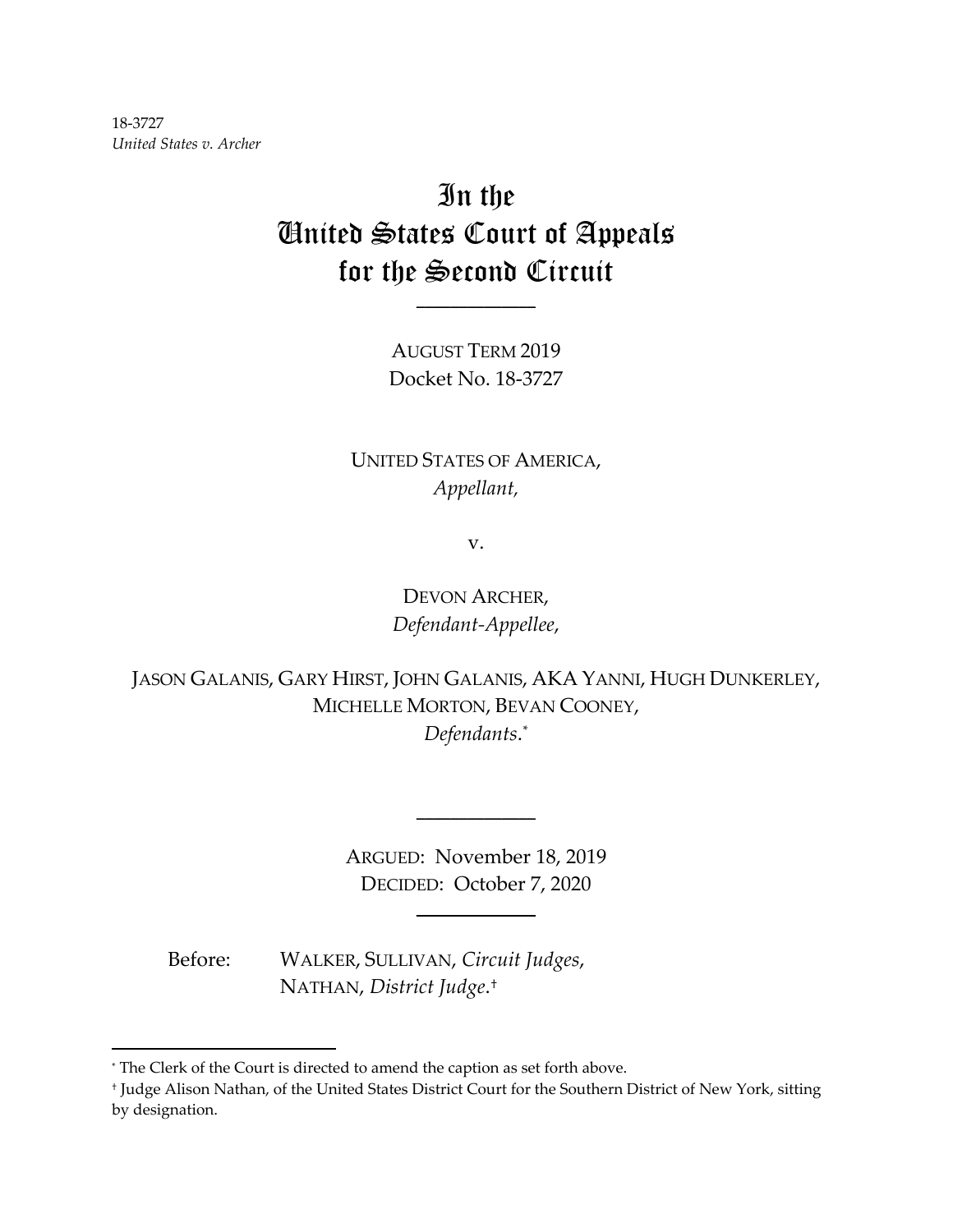The government appeals from an order of the United States District Court for the Southern District of New York (Ronnie Abrams, *J.*) granting Defendant Devon Archer's motion for a new trial pursuant to Federal Rule of Criminal Procedure 33, following Archer's conviction for conspiracy to commit securities fraud, in violation of 18 U.S.C. § 371, and securities fraud, in violation of 15 U.S.C §§ 78j(b) and 78ff, 17 C.F.R. § 240.10b-5, and 18 U.S.C. § 2. Because the weight of the evidence presented at trial did not preponderate heavily against the jury's verdict, we find that the district court abused its discretion in vacating the judgment and granting a new trial. Accordingly, the decision of the district court is REVERSED, and the jury verdict is reinstated. The case is REMANDED to the district court for sentencing.

 $\mathcal{L}_\text{max}$  , we have the set of  $\mathcal{L}_\text{max}$ 

\_\_\_\_\_\_\_\_\_\_\_\_\_\_

SARAH K. EDDY (Rebecca Mermelstein, Negar Tekeei, *on the brief*), Assistant United States Attorneys, *for* Audrey Strauss, Acting United States Attorney, *for Appellant*.

MATTHEW L. SCHWARTZ, Boies Schiller Flexner LLP, New York, NY, *for Defendant-Appellee*.

RICHARD J. SULLIVAN, *Circuit Judge*:

The government appeals from an order of the United States District Court for the Southern District of New York (Ronnie Abrams, *J.*) vacating Defendant-Appellee Devon Archer's conviction and granting his motion for a new trial pursuant to Federal Rule of Criminal Procedure 33. The operative indictment, filed March 26, 2018, charged Archer with conspiracy to commit securities fraud,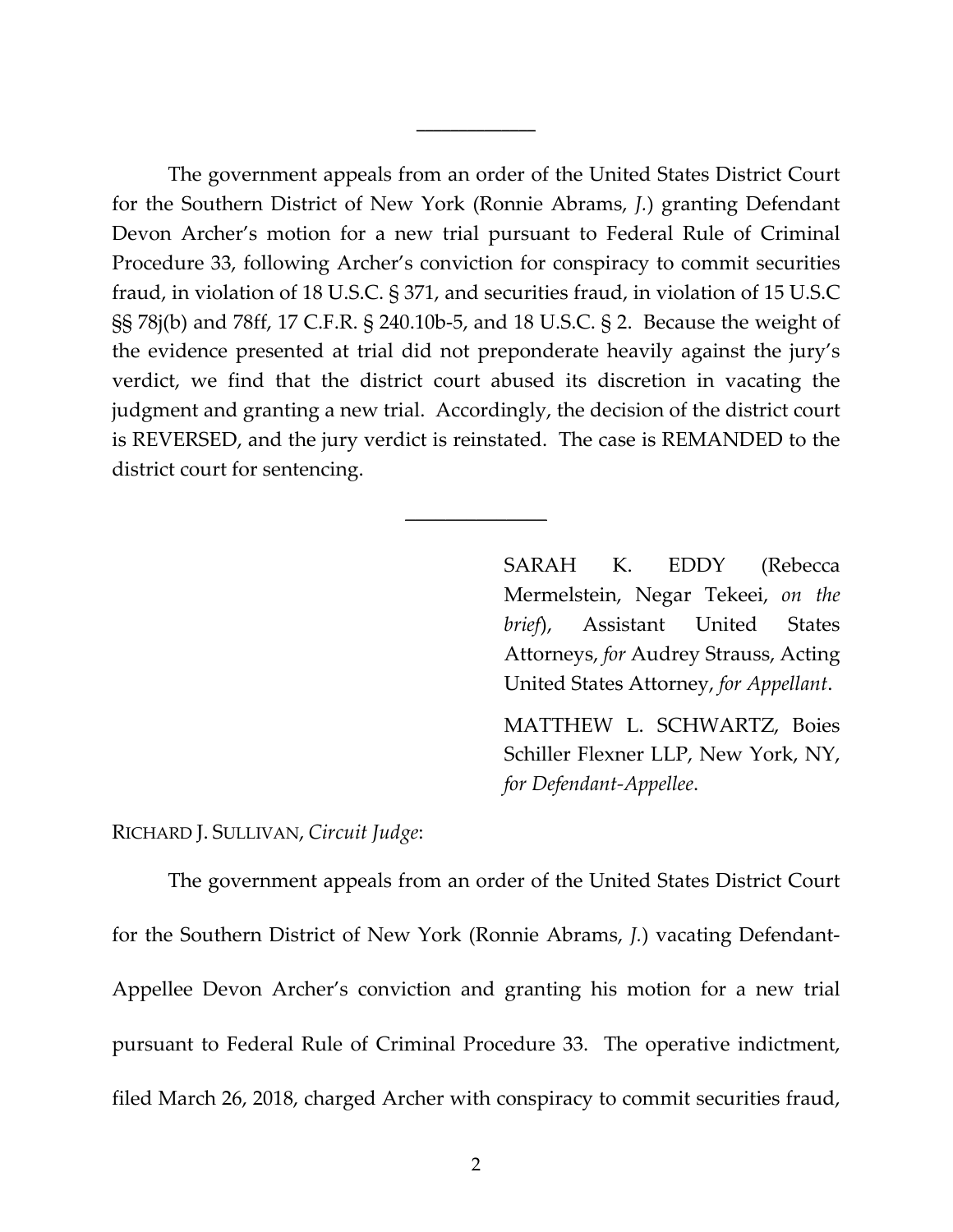in violation of 18 U.S.C. § 371, and securities fraud, in violation of 15 U.S.C §§ 78j(b) and 78ff, 17 C.F.R. § 240.10b-5, and 18 U.S.C. § 2. After a month-long trial, the jury found Archer guilty on both counts. On appeal, the government argues that the district court abused its discretion in setting aside the jury's verdict under Rule 33 as against the weight of the evidence. We agree.

#### **I. BACKGROUND**

#### **A. Facts[1](#page-2-0)**

This case concerns a scheme engineered by Jason Galanis ("Galanis") and others to defraud a tribal entity, the Wakpamni Lake Community Corporation of the Oglala Sioux Tribe (the "Wakpamni"), of the proceeds of a series of bond offerings worth approximately \$60 million. In doing so, the conspirators harmed not only the Wakpamni but also several investors upon whom they foisted the Wakpamni bonds – which had no secondary market – in order to generate cash for their own personal use.

<span id="page-2-0"></span> $1$  "Because this is an appeal from a judgment of conviction entered after a jury trial, the  $\dots$  facts are drawn from the trial evidence and described in the light most favorable to the [g]overnment." *United States v. Litwok*, 678 F.3d 208, 210–11 (2d Cir. 2012). Since a key component of Archer's defense at trial and his argument on appeal is his intent (or lack thereof), this section provides only a broad overview of the scheme, focusing primarily on the undisputed facts. We discuss the details of Archer's role and what the jury could infer from the evidence regarding his knowledge and intent in the following section.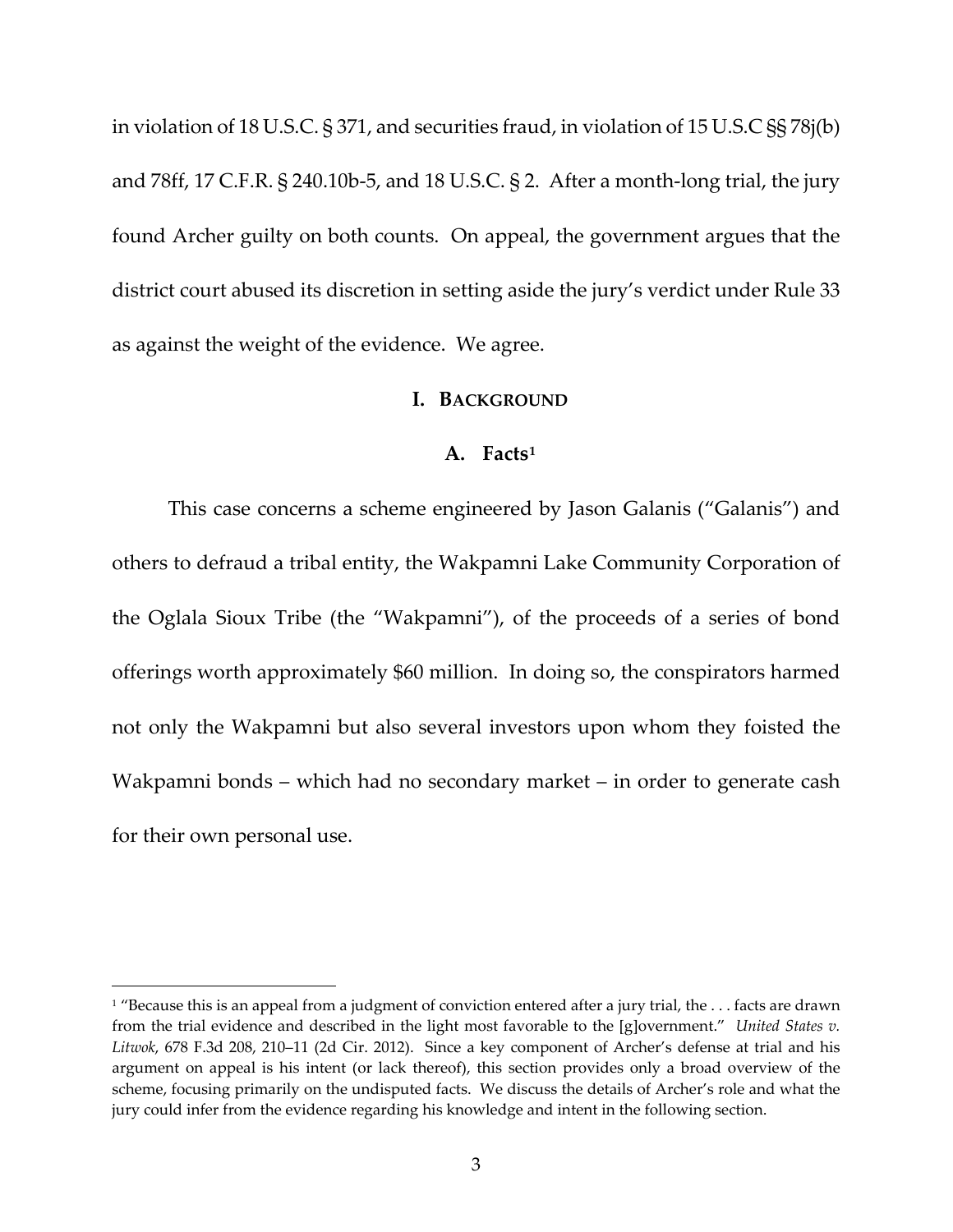In early 2014, Jason Galanis, Archer, Bevan Cooney, and others were working together to acquire financial services companies that they could "roll up" into a large financial conglomerate with Archer at the helm. They began by investing in Burnham Financial Group ("Burnham"), a well-established financial services company with a prominent name that they sought to leverage in building their own conglomerate. But to purchase additional so-called "roll-up" companies, they needed capital.

So, in February 2014, Galanis informed Archer and Cooney that he had been "brought a deal" for tax-free bonds from the Ogala Sioux Tribe, to which the Wakpamni belonged. App'x 848. The next month, John Galanis, Jason Galanis's father, met with a representative from the Sioux Tribe and convinced the Wakpamni to issue a series of bonds, promising that the proceeds from the sale of these bonds would be placed into an annuity. The Wakpamni understood that the annuity "would be like an insurance wrapper that would protect the principal investment and generate annual income to cover the interest on the bonds as well as generate income for" the Wakpamni's economic development projects. Tr. 1836; *see also* Tr. 1850. The scheme had an air of legitimacy: John Galanis represented to the Wakpamni that Wealth Assurance-AG, a legitimate insurance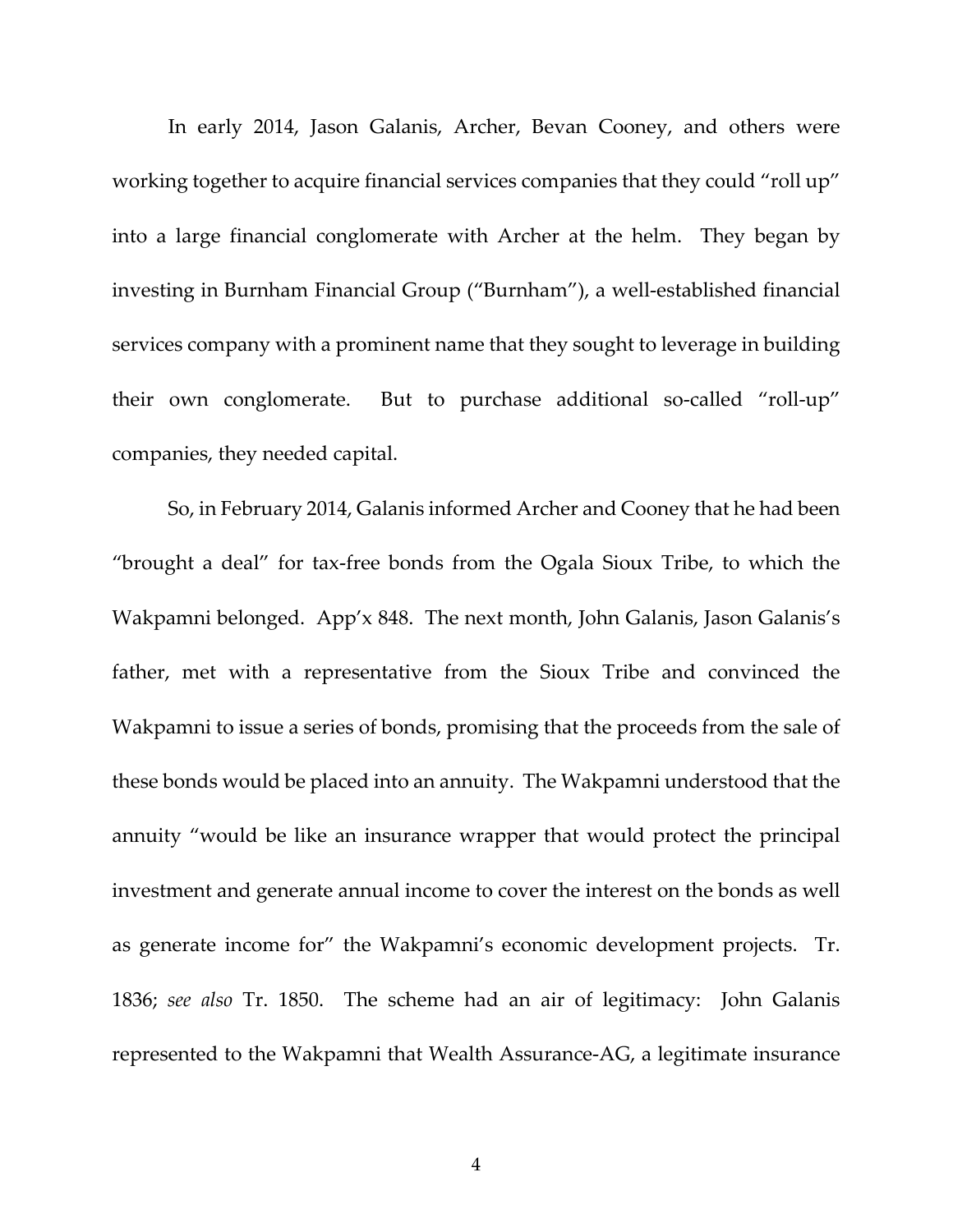company that Archer, Cooney, Jason Galanis, and others had acquired, would be the annuity provider. The transaction documents, however, listed Wealth Assurance Private Client Corp. ("WAPC"), a shell entity that John Galanis falsely represented to be a subsidiary of Wealth Assurance-AG, as the annuity provider. In June 2014, one of Archer's co-defendants opened a bank account in the name of WAPC (the "WAPC account") and designated Hugh Dunkerley, another of Archer's eventual co-defendants, as a signatory of that account. Finally, John Galanis represented to the Wakpamni that Burnham Securities Inc., a legitimate registered broker-dealer, would serve as the "placement agent" responsible for "undertak[ing] due diligence on the bonds, do[ing] a lot of legal [work] putting together . . . the contracts[,] and then finally find[ing] investors for the bonds." Tr. 1005.

Once John Galanis set up the Wakpamni scheme, Jason Galanis, Archer, and others went about finding buyers for the bonds. A company with which Archer was affiliated financed the purchase of an investment adviser, Hughes Asset Management ("Hughes"), and Galanis installed another one of the co-defendants, Michelle Morton, as Hughes's CEO. In August 2014, based on John Galanis's promise that the proceeds would be invested in an annuity, the Wakpamni issued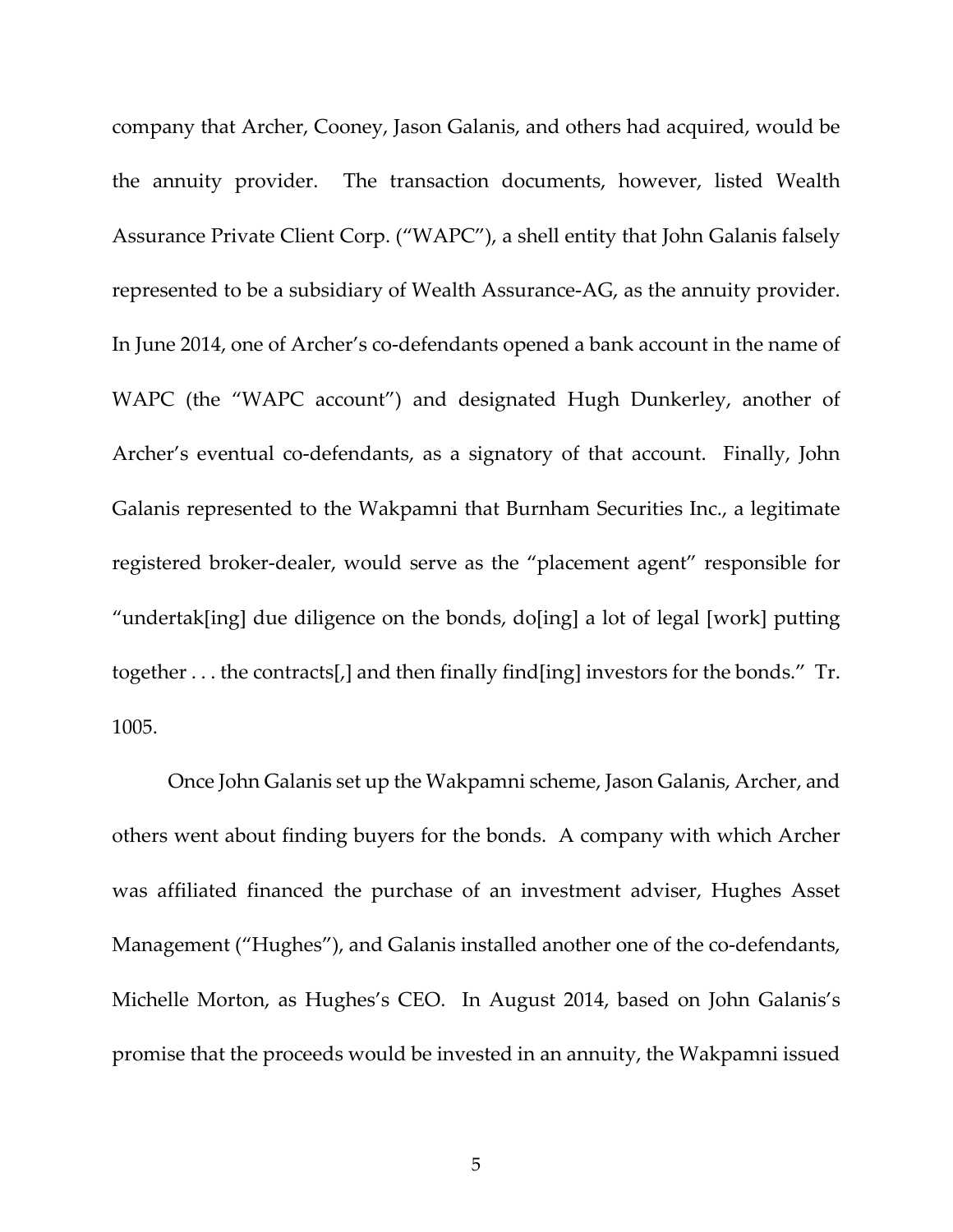their first set of bonds. Morton purchased the entire issue, worth \$28 million, on behalf of Hughes's unsuspecting clients – without disclosing that the same individuals who induced the Wakpamni to issue the bonds also controlled Hughes and the purported placement agent. Placing the bonds in this manner, without investor knowledge or permission, also violated several of Hughes's clients' investor agreements. Most importantly, the bond proceeds were then placed into the WAPC account – not an annuity.

Unaware that the proceeds from the first bond offering had been diverted to the WAPC account and not invested in an annuity, the Wakpamni launched a second issuance the following month. This time around, Archer and Cooney collectively purchased \$20 million worth of bonds from the Wakpamni – with Archer doing so through his real estate company, Rosemont Seneca Bohai LLC ("RSB") – using proceeds from the first offering that had been diverted to the WAPC account. After buying the bonds, Archer and Cooney used them to satisfy the net capital requirements of two other Archer-controlled companies, without disclosing that the bonds were purchased with the proceeds of an earlier bond issuance. The Financial Industry Regulatory Authority ("FINRA") would later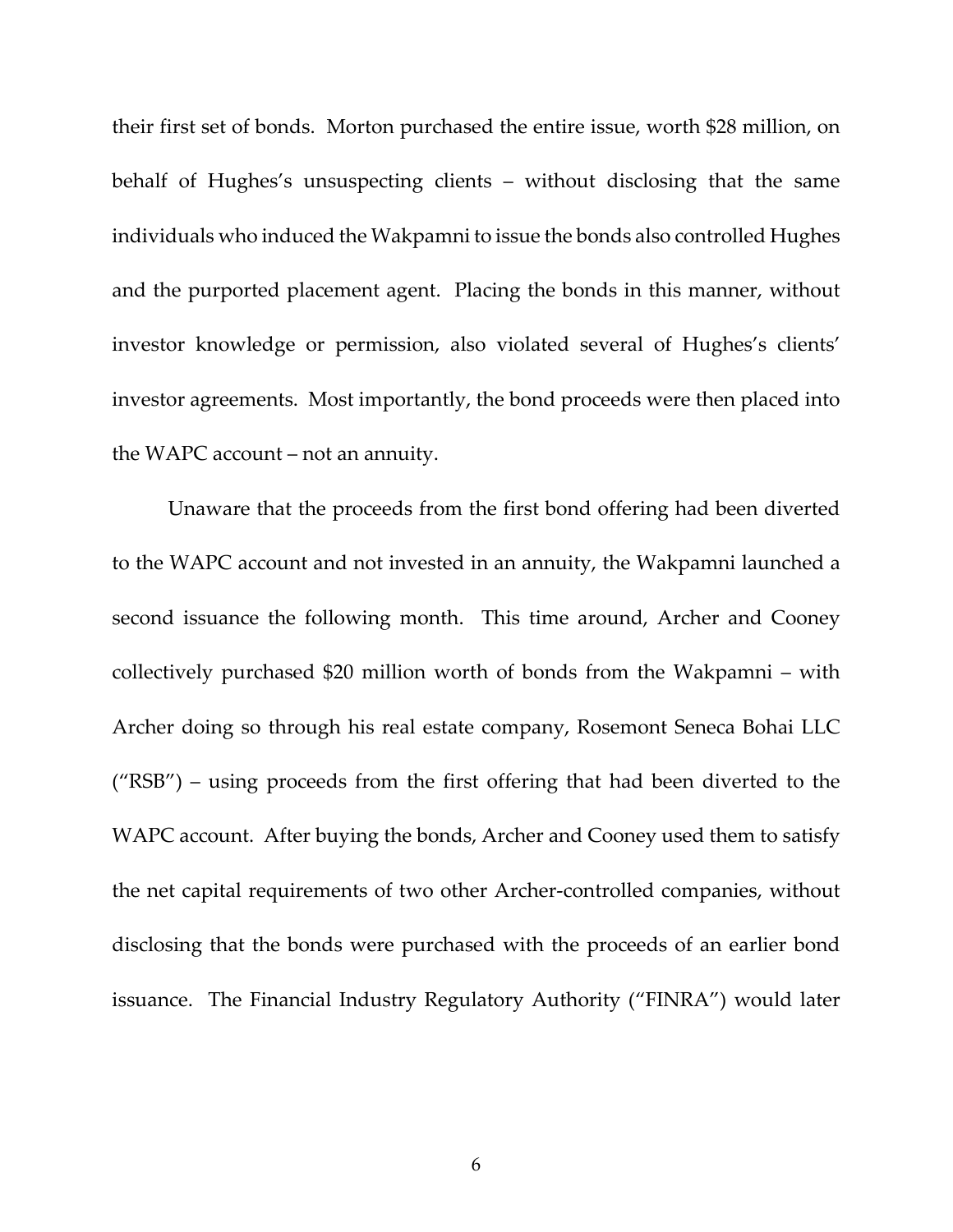condemn Archer's use of the bonds in this way because the Wakpamni bonds had "no active market." Tr. 2097.

In April 2015, the Wakpamni issued their third and final set of bonds for \$16 million. As with the first bond offering, Burnham Securities was selected as the supposed placement agent for the bonds. At around that same time, Archer and Cooney acquired a second investment adviser company, Atlantic Asset Management ("Atlantic"), which (like Hughes) was led by Morton. Ultimately, Morton and Atlantic arranged for the purchase of the entire \$16 million in bonds by a single client of Atlantic, the Omaha School Employees Retirement System ("OSERS"). As with the first bond offering, Morton did not seek or receive approval from OSERS for the transaction, which did not align with its investment goals, nor did she inform OSERS of the inherent conflicts of interest that permeated the transaction.

Once again, instead of being used to purchase an annuity for the Wakpamni, as John Galanis had promised, the proceeds from the third bond issuance were diverted to the WAPC account, where they were used by various conspirators for their own personal benefit and interests. Some, like Jason Galanis and his father, used the bond proceeds to purchase "jewelry and luxury cars," Tr. 58, and a new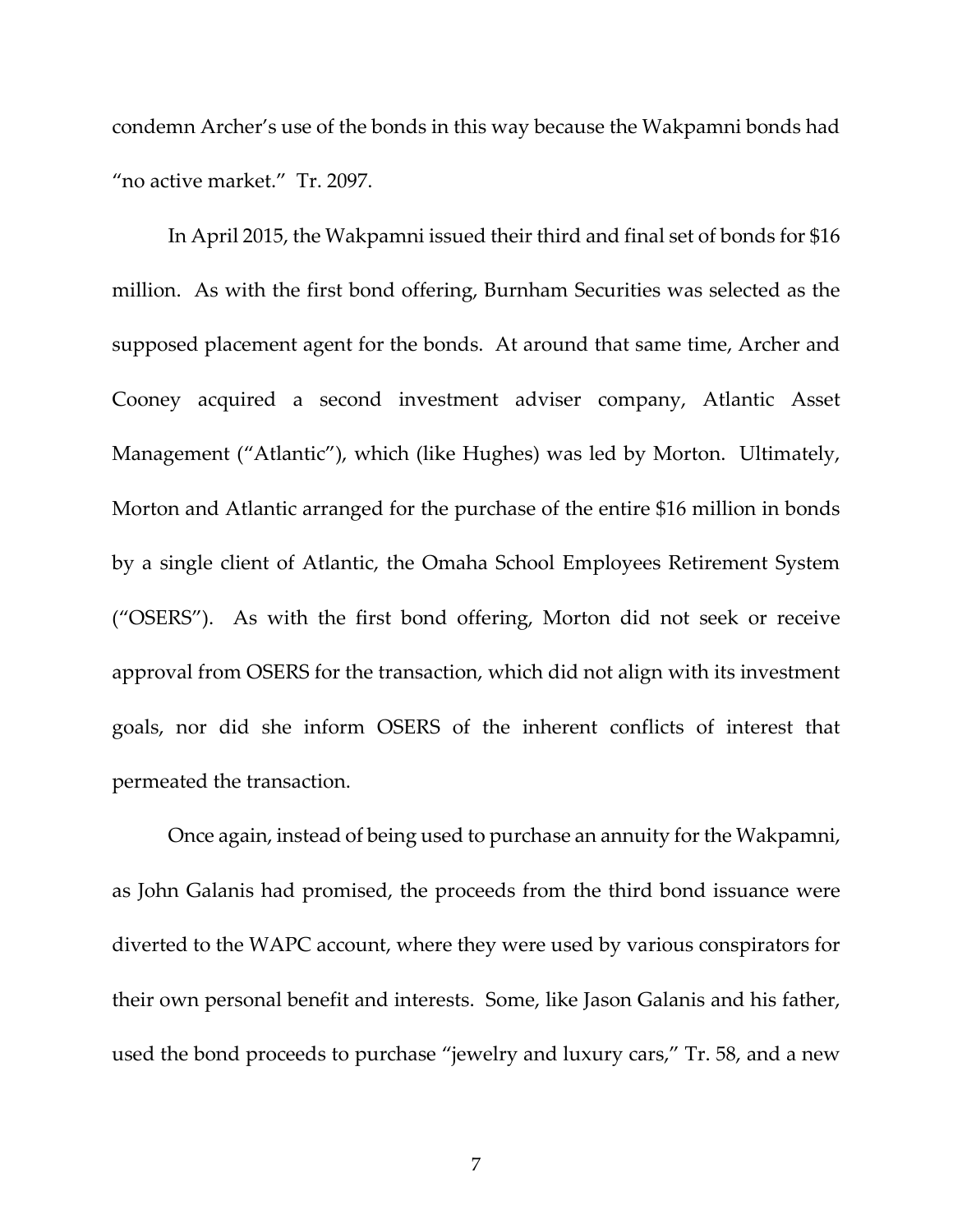condo in New York City; others, like Archer and Cooney, used the bonds and the proceeds "to further their [own] schemes," Tr. 59, which included building "a big financial services company" that Archer was to control, Tr. 59–60.

In the fall of 2015, the Wakpamni scheme began to unravel when the first set of interest payments on the Wakpamni bonds became due. In September 2015, Archer transferred \$250,000 from one of his companies to the WAPC account, which was then used to help pay the interest on the bonds from the first offering. Soon thereafter, Galanis was arrested on unrelated charges. In October 2015, some of the conspirators created a new entity named Calvert Capital ("Calvert") to cover up the scheme. As part of this effort, they fabricated backdated documents suggesting that WAPC invested in Calvert and that Calvert lent Cooney and Archer the \$20 million to purchase the bonds from the second offering.

In the end, the Wakpamni were left with \$60 million in debt, and the fund investors lost over \$40 million.

### **B. Procedural History**

On March 26, 2018, the government filed the operative, superseding indictment charging Archer and four others with conspiracy to commit securities fraud, in violation of 18 U.S.C. § 371 ("Count One"), and securities fraud, in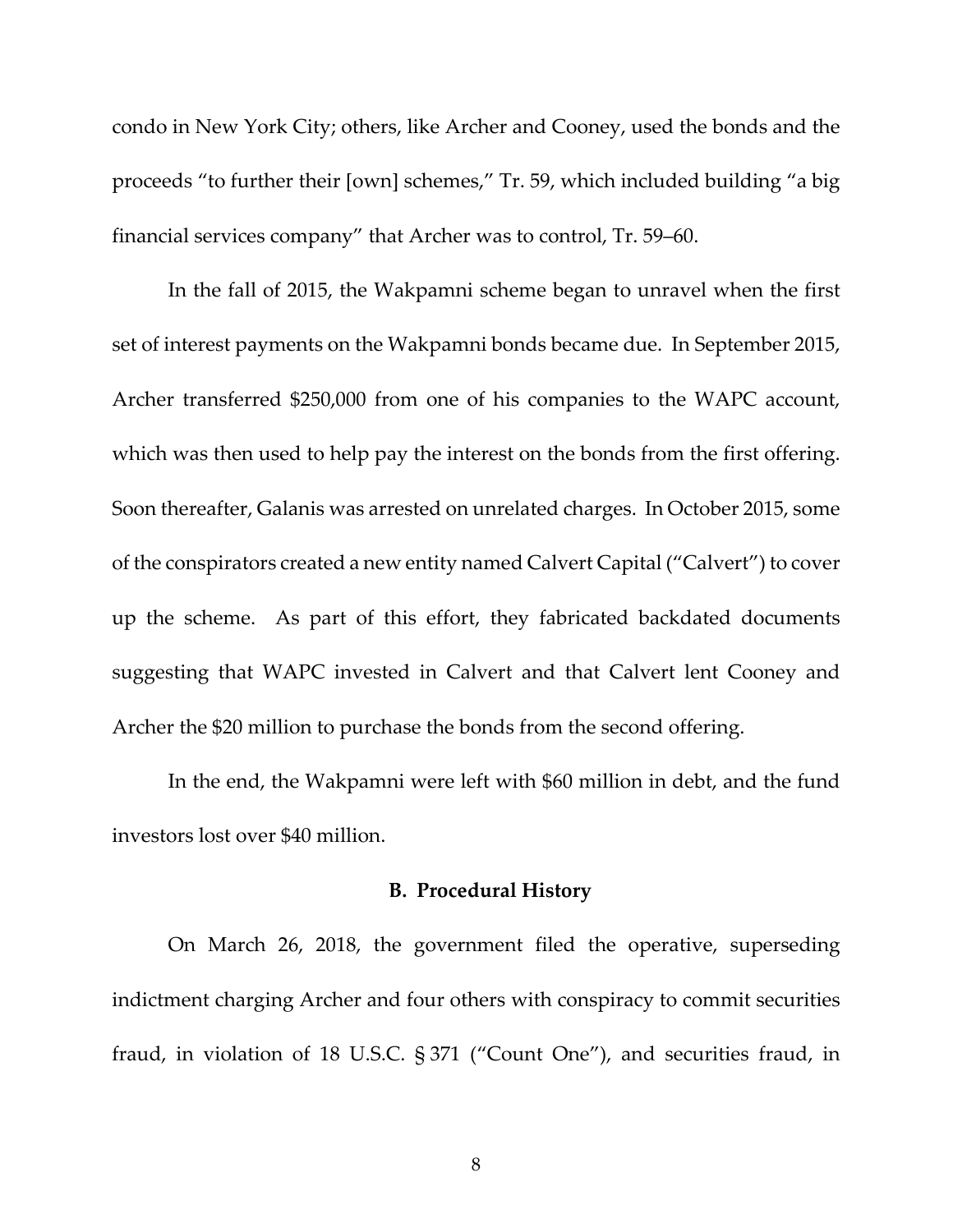violation of 15 U.S.C. §§ 78j(b) and 78ff, 17 C.F.R. § 240.10b-5, and 18 U.S.C. § 2 ("Count Two"). Count One alleged that the Defendants conspired to defraud the Wakpamni by inducing them to issue bonds on the false promise that the proceeds would be invested into an annuity, which the Defendants instead misappropriated for their own use. It also charged the Defendants with conspiring to defraud Hughes's and Atlantic's clients by "gaining ownership and control" of those investment advisers "and causing client funds to be invested in the [Wakpamni] bonds, without disclosing the material facts to these clients, including that the bonds did not fit within the investment parameters of certain clients' investment advisory contracts and that certain substantial conflicts of interest existed." App'x 136. Count Two accused the Defendants of substantive securities fraud for making false statements and omitting material facts while "engag[ing] in a scheme to misappropriate the proceeds of several bond issuances by the [Wakpamni]" and in "caus[ing] investor funds" of Hughes's and Atlantic's clients "to be used to purchase the bonds." App'x 134–56; *see also* Tr. 4146. Alternatively, Count Two alleged that the Defendants aided and abetted the securities fraud.

Four Defendants charged in the case – Jason Galanis, Gary Hirst, Hugh Dunkerley, and Michelle Morton – pleaded guilty prior to trial, with Dunkerley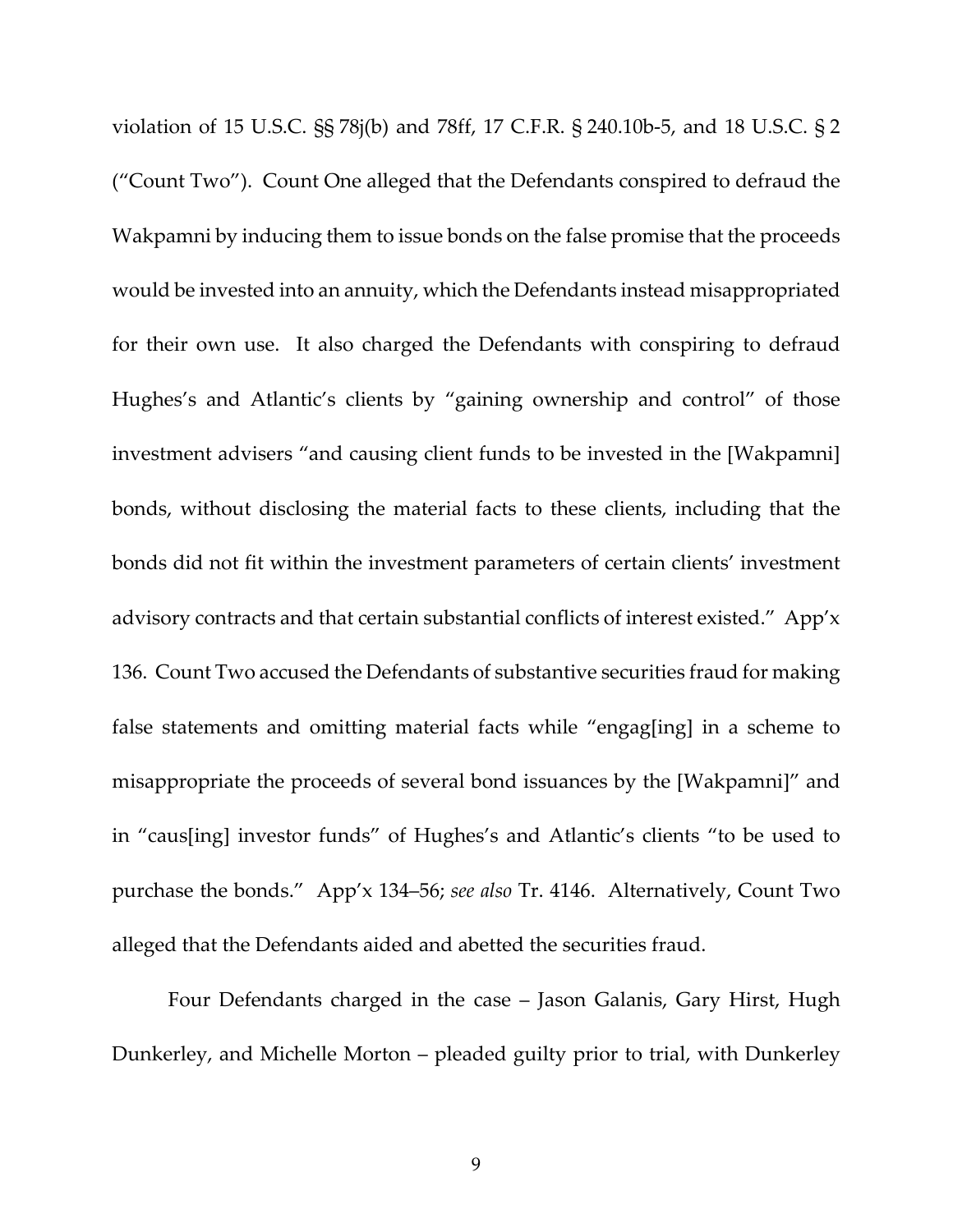doing so pursuant to a cooperation agreement with the government.<sup>[2](#page-9-0)</sup> Archer proceeded to a jury trial along with two of his co-defendants, John Galanis and Bevin Cooney. A key issue at trial, which forms the basis of this appeal, was whether Archer, a businessman with connections to high-profile business and political leaders, was a knowing participant in the scheme or was simply a victim of Jason Galanis's fraud.

Trial commenced on May 22, 2018 and ended on June 28, 2018, at which time the jury convicted Archer, John Galanis, and Cooney on both counts. After trial, Archer and his trial co-defendants moved for acquittal under Federal Rule of Criminal Procedure 29 or, in the alternative, for a new trial under Rule 33. The district court denied all motions except Archer's motion for a new trial. *See Galanis*, 366 F. Supp. 3d 477.

With respect to Archer's Rule 29 motion, the district court recognized that, "drawing every inference in the government's favor, as the [c]ourt is required to do under Rule 29, [it] [could not] conclude that no reasonable jury could have convicted [Archer], particularly because the primary issue was intent and the government presented a substantial amount of circumstantial evidence to that

<span id="page-9-0"></span><sup>2</sup> Jason Galanis was charged in the original indictment but pleaded guilty before the government filed the operative indictment.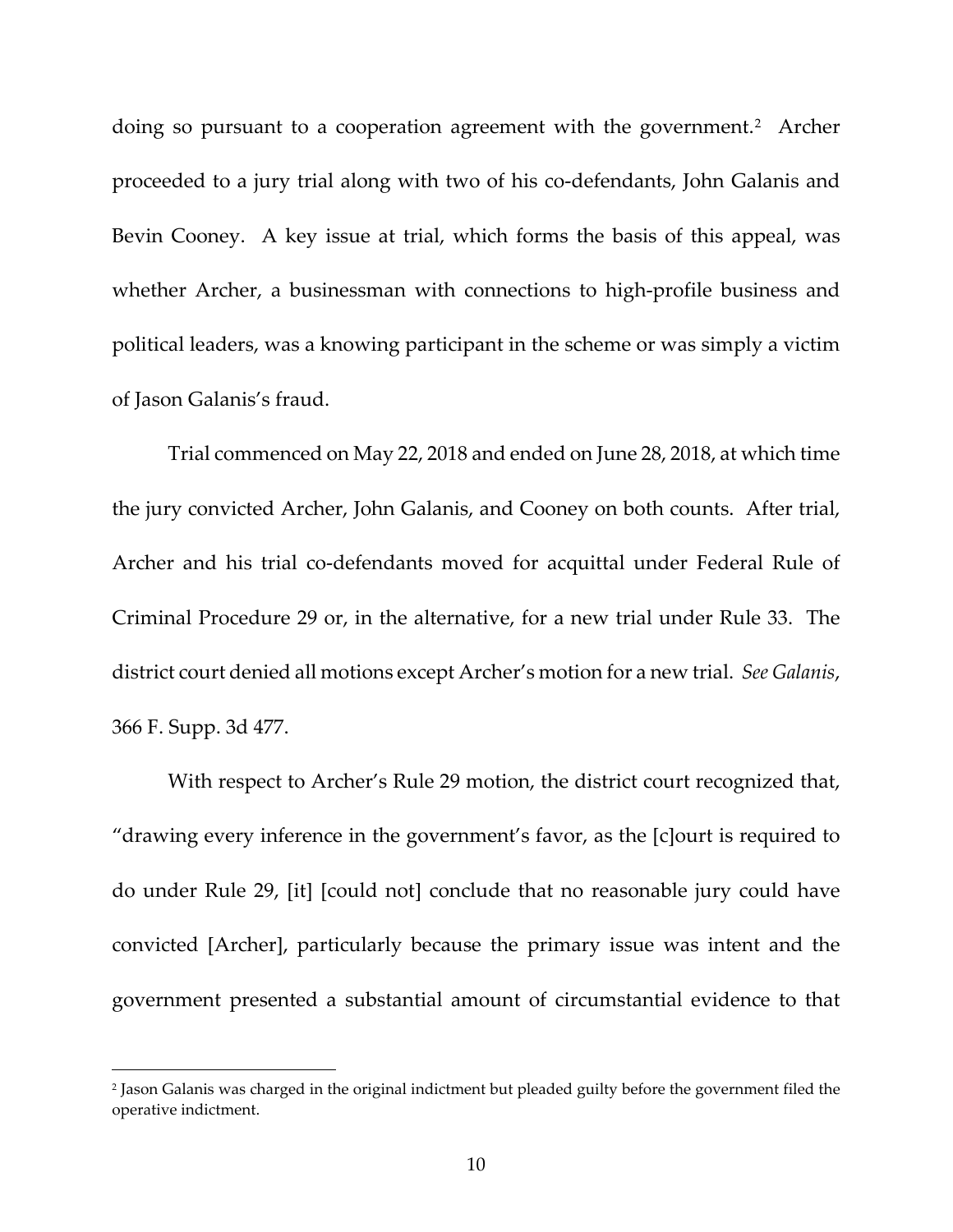effect." *Id.* at 492. Nevertheless, in addressing Archer's motion for a new trial pursuant to Rule 33, the district court concluded that while "[t]he government's reliance on circumstantial evidence is of course perfectly appropriate" and "the government's case against Archer is not without appeal at first blush[,] . . . when each piece of evidence in this indisputably complex case is examined with scrutiny and in the context of all the facts presented, the government's case against Archer loses much of its force." *Id.* 

Concerned that Galanis deceived many of those around him, including those knowingly involved in his schemes, the district court determined, as a factfinder would do, "that Galanis viewed Archer as a pawn to be used in furtherance of his various criminal schemes." *Id.* The district court was further troubled "by the government's inability throughout trial to articulate a compelling motive for Archer to engage in this fraud," noting that "Archer never received money from the purported annuity provider, nor did he profit directly from the misappropriation of the bond proceeds." *Id.* And while the district court acknowledged that the government's theory regarding Archer's motive – his "admitted interest in the roll up being successful" – could not be "dismiss[ed]  $\dots$ entirely," it nevertheless concluded that this motive was not "compelling" and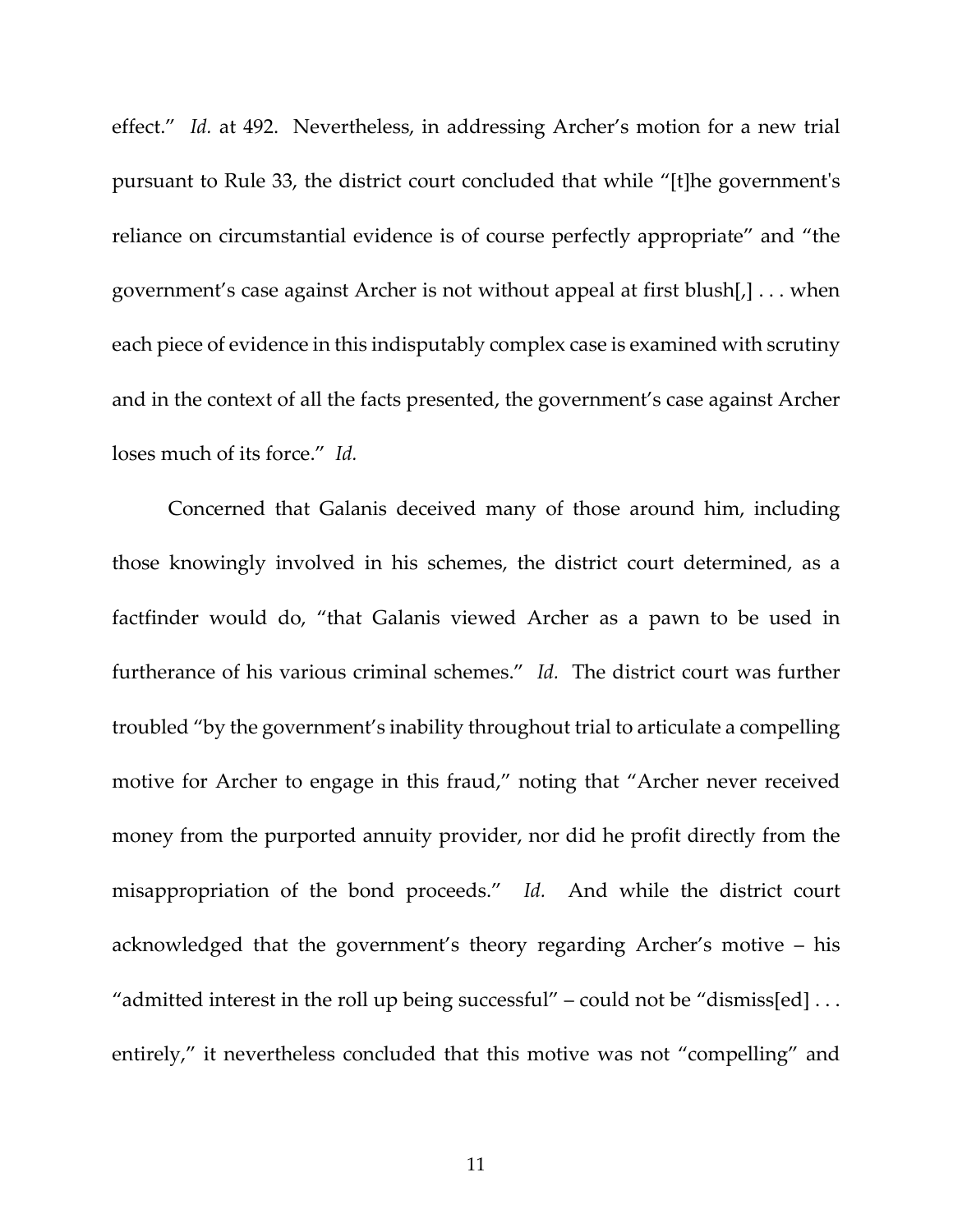was "mitigated" by the fact that Archer ultimately lost a significant portion of the funds that he himself had invested into the scheme. *Id.* at 492–93.

The district court stated that, because the evidence was subject to multiple interpretations, it "remain[ed] unconvinced that Archer knew that Jason Galanis was perpetrating a massive fraud." *Id.* 493. It emphasized "the unique considerations pertaining to [Archer's] relationship with Jason Galanis" – namely, what it saw as Galanis's efforts to keep Archer in the dark while simultaneously touting Archer's political and business connections – as well as "potential juror confusion over a government summary chart admitted as an exhibit." *Id*. at 505. The district court announced that, "when viewing the entire body of evidence, particularly in light of the alternative inferences that may legitimately be drawn from each piece of circumstantial evidence, . . . [it] harbor[ed] a real concern" that Archer did not have the requisite intent and was instead "innocent of the crimes charged." *Id.* at 507. The district court therefore granted Archer's Rule 33 motion and ordered a new trial. *Id.* The government timely appealed.

#### **II. STANDARD OF REVIEW**

"We review the decision of the district court to grant a new trial for abuse of discretion." *United States v. Ferguson*, 246 F.3d 129, 133 (2d Cir. 2001). A district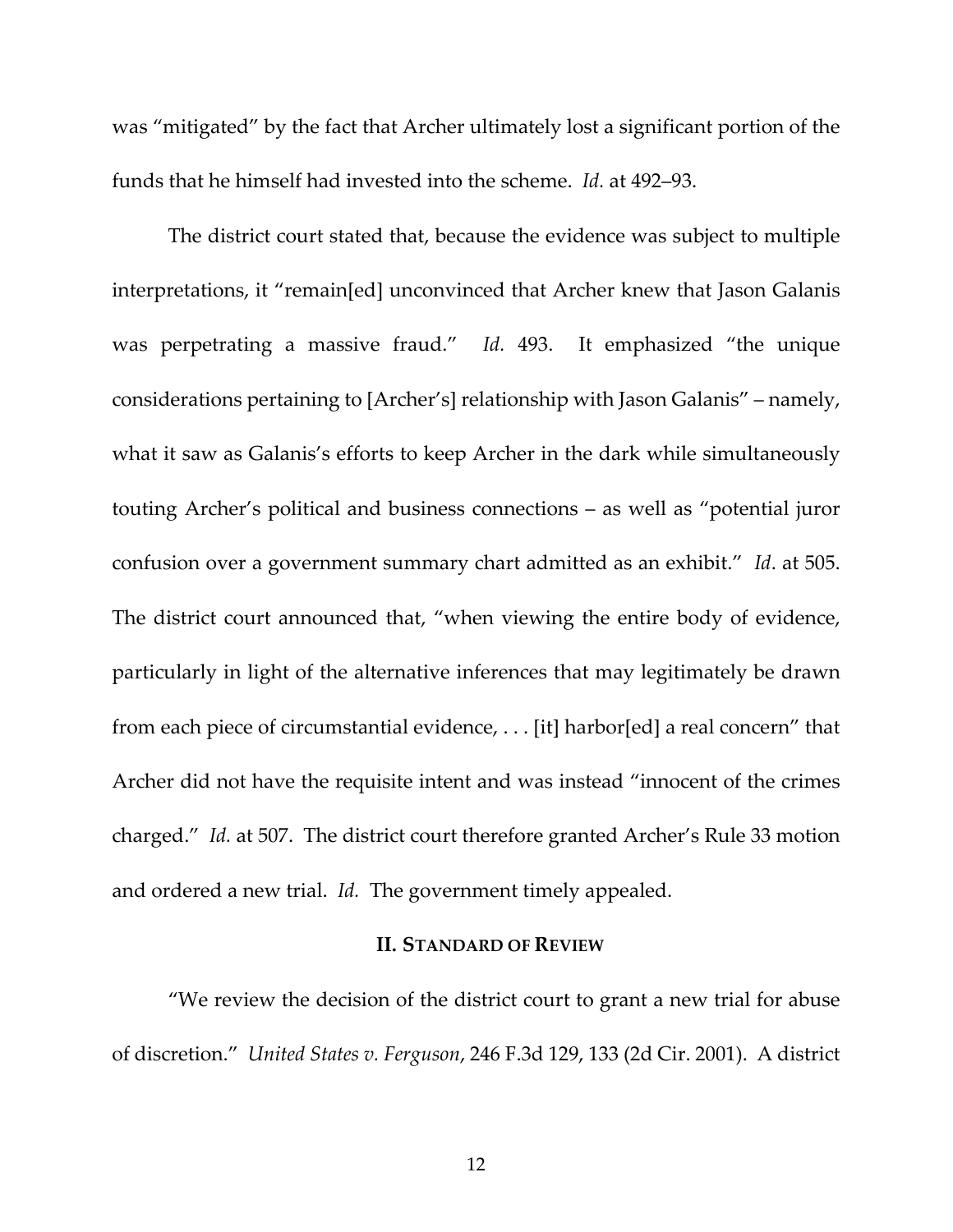court abuses its discretion "when (1) its decision rests on an error of law (such as application of the wrong legal principle) or a clearly erroneous factual finding, or (2) its decision – though not necessarily the product of a legal error or a clearly erroneous factual finding – cannot be located within the range of permissible decisions." *United States v. Forbes*, 790 F.3d 403, 406 (2d Cir. 2015).

#### **III. DISCUSSION**

On appeal, the government argues that the district court abused its discretion in granting Archer's Rule 33 motion because the evidence did not "preponderate heavily against the verdict." Gov. Br. at 33. It further argues that in assessing the evidence, the district court inappropriately disregarded the jury's resolution of conflicting evidence and failed to consider the weight of the evidence in its entirety. We agree.[3](#page-12-0)

# **A. To Grant a Rule 33 Motion Based on the Weight of the Evidence Alone, the Evidence Must Preponderate Heavily Against the Verdict**

Under Rule 33, "the court may grant a new trial to [a] defendant if the interests of justice so require." Fed. R. Crim. P. 33. While we have held that a

<span id="page-12-0"></span><sup>&</sup>lt;sup>3</sup> The government also contends that the district court failed to consider that Archer's guilty knowledge could be proved by conscious avoidance, as the jury was instructed. Because we hold that the district court applied the incorrect standard and that the jury was entitled to conclude that Archer knowingly participated in the scheme, we need not reach this argument.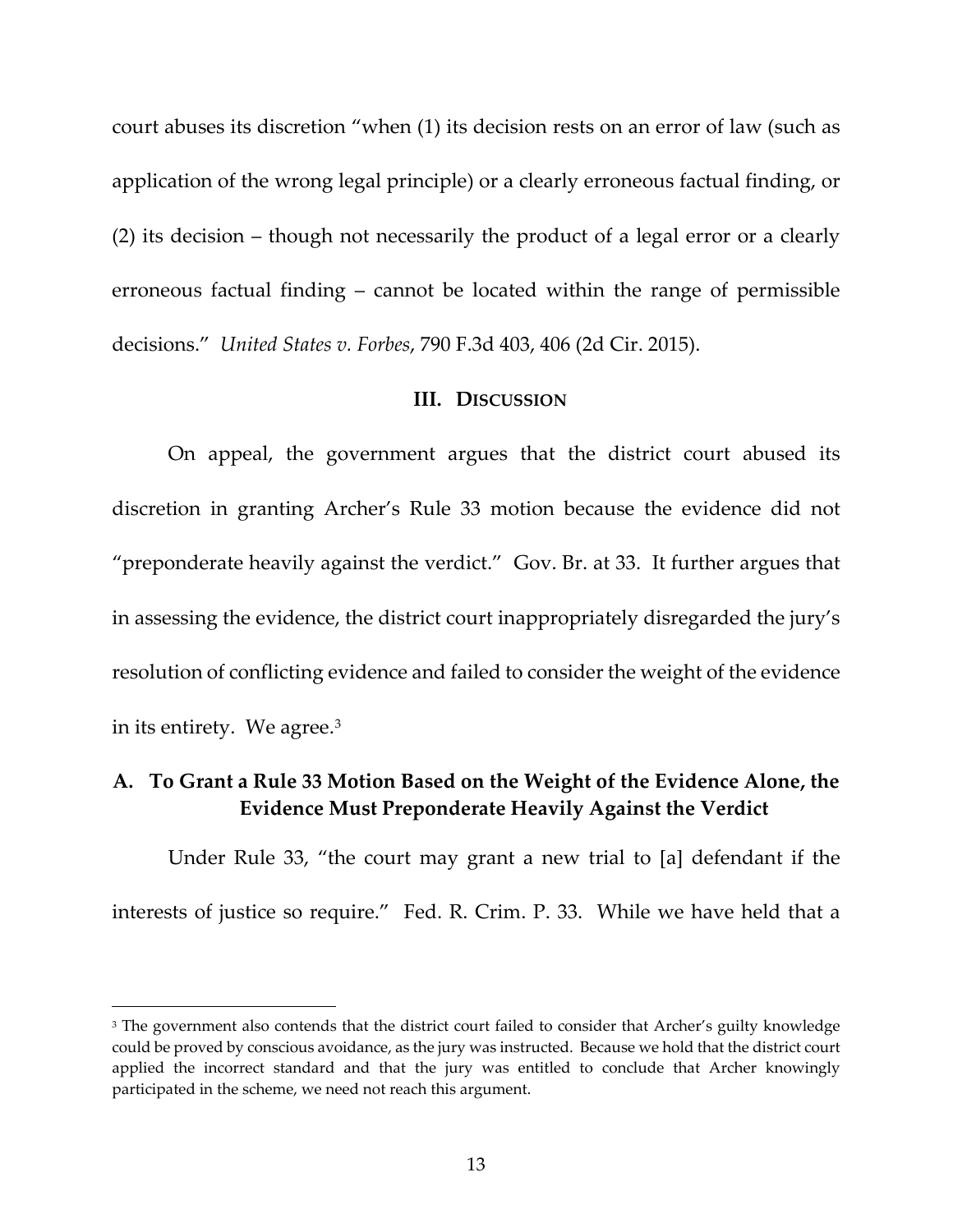district court may grant a new trial if the evidence does not support the verdict, we have emphasized that such action must be done "'sparingly' and in 'the most extraordinary circumstances.'" *Ferguson*, 246 F.3d at 134 (quoting *United States v. Sanchez*, 969 F.2d 1409, 1414 (2d Cir. 1992)). Nevertheless, we have not always been clear about what constitutes an "extraordinary circumstance" that can justify a district court's decision to overturn a jury's verdict. We now clarify that rule and hold that a district court may not grant a Rule 33 motion based on the weight of the evidence alone unless the evidence preponderates heavily against the verdict to such an extent that it would be "manifest injustice" to let the verdict stand. *See Sanchez*, 969 F.2d at 1414.

The "preponderates heavily" standard finds support in our decision in *Sanchez*, 969 F.2d 1409. There, we considered the district court's grant of a Rule 33 motion based on what the district judge considered to be perjured testimony. We first concluded that the district court erred in finding that several police officers committed perjury simply because their recollection of the events at issue differed. Id. at 1415. Since the testimony shared many consistent aspects, "the differences in testimony" presented, at most, "a credibility question for the jury." *Id*. But even discounting that testimony, we emphasized that "[i]t surely cannot be said . . . that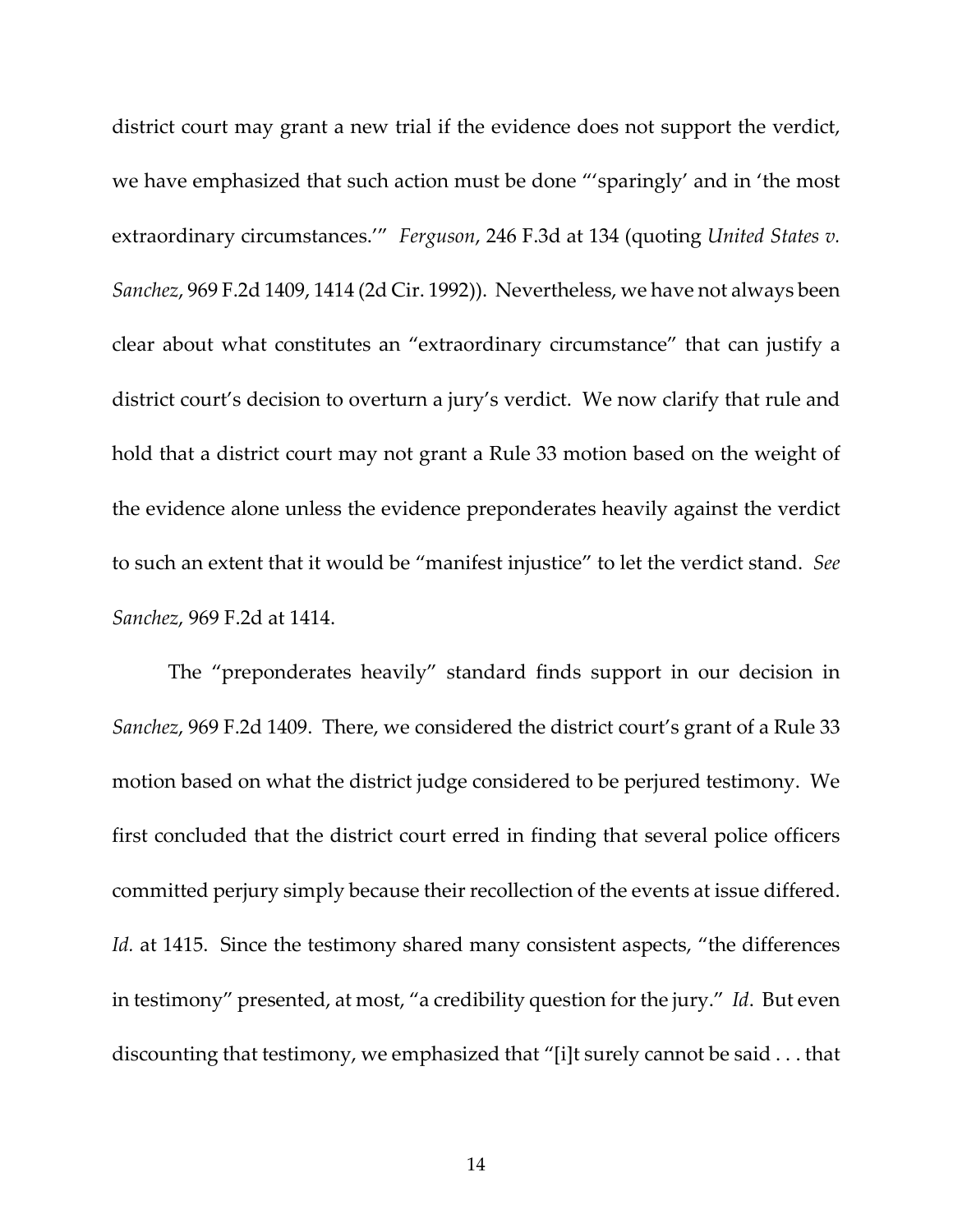the evidence 'preponderate[d] heavily against the verdict, such that it would be a miscarriage of justice to let the verdict stand.'" *Id.* (quoting *United States v. Martinez*, 763 F.2d 1297, 1313 (11th Cir. 1985)).

The "preponderates heavily" standard is not limited to cases like *Sanchez* in which a district court, after discounting certain questionable evidence, must assess the weight of the remaining evidence supporting the conviction. It also applies with equal, if not stronger, force to cases in which a district court examines the weight of the evidence as a whole – all of which the jury reasonably and appropriately relied on in reaching its verdict. Our clarification that the "preponderates heavily" standard applies in such cases is in accord with the standard used by several of our sister circuits. *See United States v. LaVictor*, 848 F.3d 428, 455–56 (6th Cir. 2017) ("A motion for a new trial . . . is . . . granted only in the extraordinary circumstances where the evidence preponderates heavily against the verdict." (internal quotation marks omitted)); *United States v. Robertson*, 110 F.3d 1113, 1118 (5th Cir. 1997) ("The evidence must preponderate heavily against the verdict, such that it would be a miscarriage of justice to let the verdict stand."); *United States v. Alston*, 974 F.2d 1206, 1211–12 (9th Cir. 1992) (agreeing with the Eighth Circuit's conclusion that the district court, in granting a new trial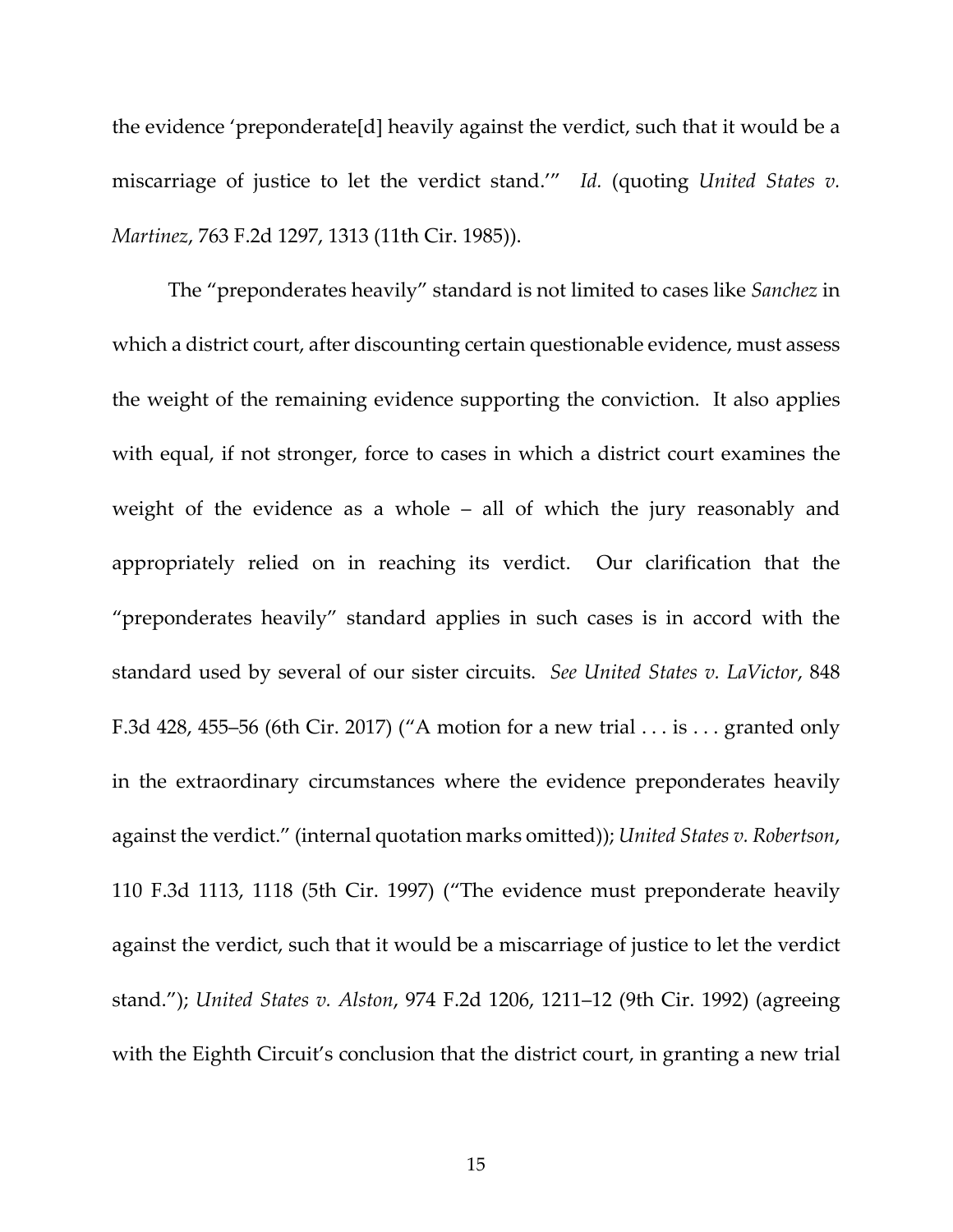based on the sufficiency of the evidence, should look to whether the evidence "preponderates sufficiently heavily against the verdict" (quoting *United States v. Lincoln*, 630 F.2d 1313, 1319 (8th Cir. 1980)); *United States v. Reed*, 875 F.2d 107, 114 (7th Cir. 1989) ("[T]his is not one of those 'exceptional cases' where the evidence preponderates so heavily against the defendant that it would be a manifest injustice to let the guilty verdict stand."); *Martinez*, 763 F.2d at 1313 ("The evidence must preponderate heavily against the verdict, such that it would be a miscarriage of justice to let the verdict stand.").

We stress that, under this standard, a district court may not "reweigh the evidence and set aside the verdict simply because it feels some other result would be more reasonable." *Robertson*, 110 F.3d at 1118; *see also Van Steenburgh v. Rival Co.*, 171 F.3d 1155, 1160 (8th Cir. 1999) (holding that a district court may not grant a new trial "simply because it believes other inferences and conclusions are more reasonable"). To the contrary, absent a situation in which the evidence was "patently incredible or defie[d] physical realities," *Ferguson*, 246 F.3d at 134 (quoting *Sanchez*, 969 F.2d at 1414), or where an evidentiary or instructional error compromised the reliability of the verdict, *see id.* at 136–37, a district court must "defer to the jury's resolution of conflicting evidence," *United States v. McCourty*,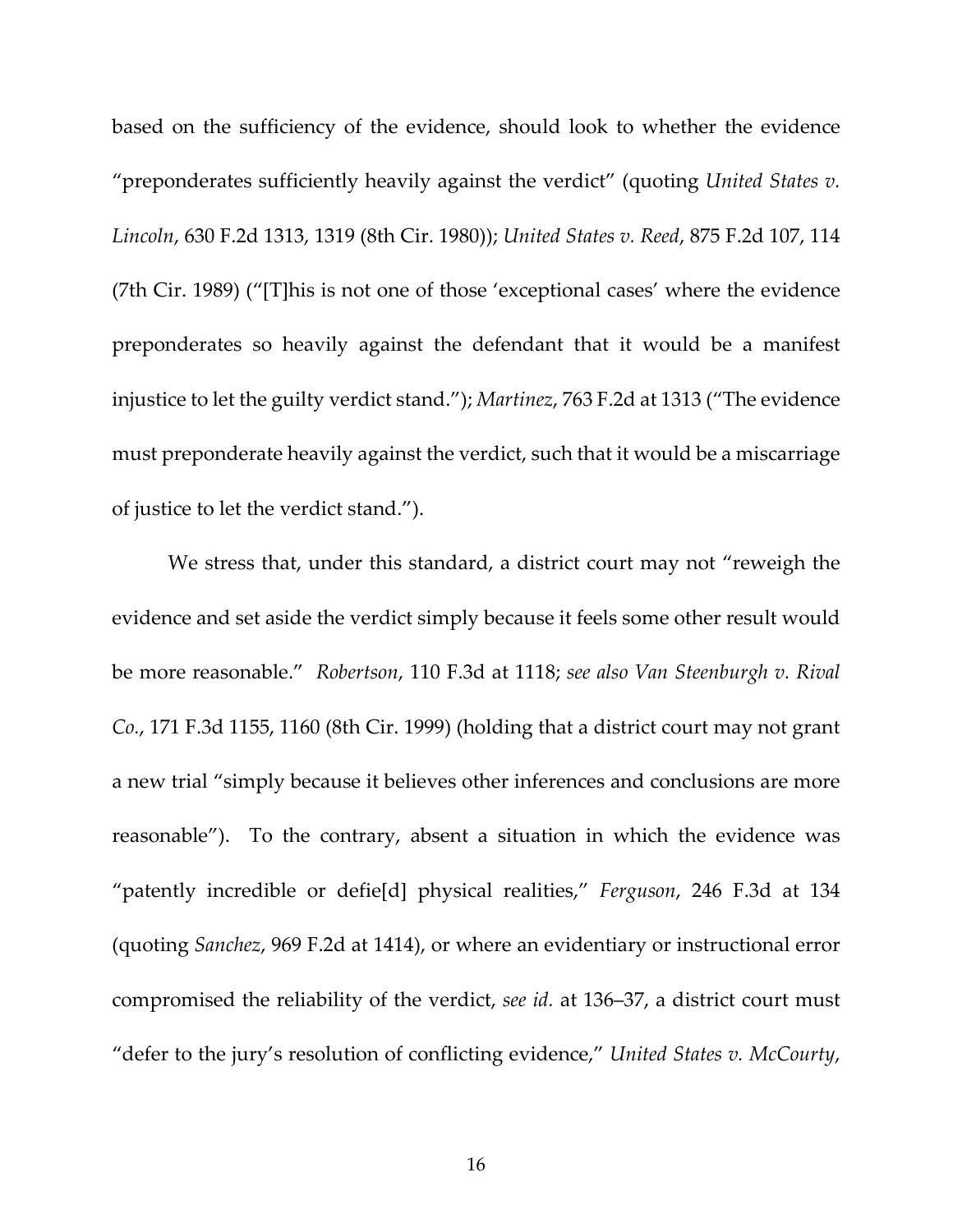562 F.3d 458, 475–76 (2d Cir. 2009). And, as it must do under Rule 29, a district court faced with a Rule 33 motion must be careful to consider any reliable trial evidence as a whole, rather than on a piecemeal basis. *See, e.g.*, *United States v. Middlemiss*, 217 F.3d 112, 117 (2d Cir. 2000).

Importantly, we do not find this standard to conflict with our holding in *Ferguson*. In *Ferguson*, the district court not only explicitly applied the preponderates heavily standard that we adopt today, *see United States v. Ferguson*, 49 F. Supp. 2d 321, 323 (S.D.N.Y. 1999), *aff'd*, 246 F.3d 129 (2d Cir. 2001), it did so following a trial infected by several errors, none of which are present here. In *Ferguson*, the defendant was convicted of committing a violent crime in aid of racketeering, which requires that one use or threaten violence for at least one of three possible purposes: (1) pecuniary gain, (2) "gaining entry" into an "enterprise," which in that case was a gang, or (3) "maintaining or increasing [one's] position" in that enterprise. 18 U.S.C. § 1959(a); *see Ferguson*, 246 F.3d at 134. Although the district court instructed the jury as to all three possible motives, *Ferguson*, 49 F. Supp. 2d at 324, it recognized, in granting the defendant's Rule 33 motion, that there was legally sufficient evidence supporting only the pecuniary gain motive, *id.* at 327–30, and it was therefore "error to have charged on all three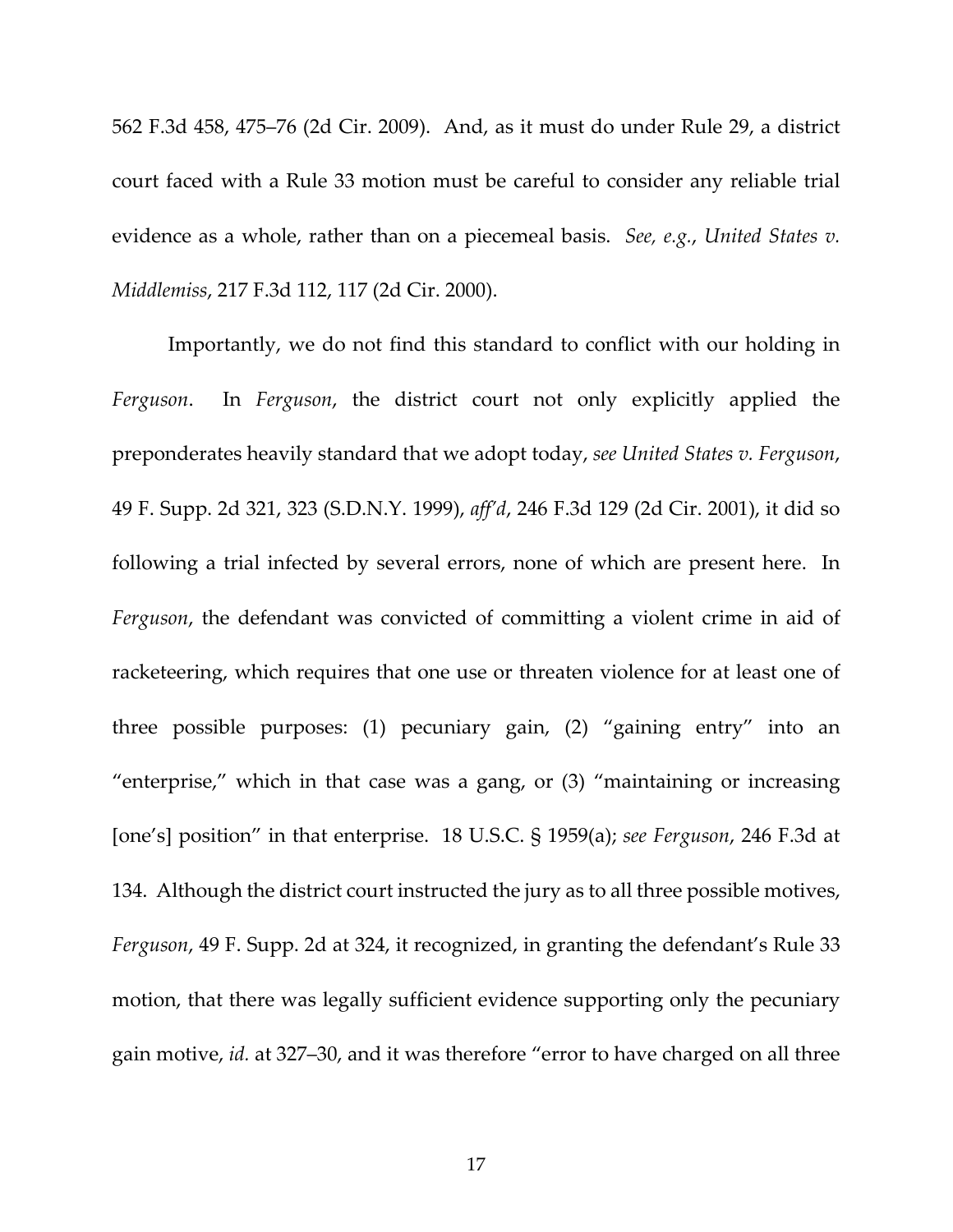of the motivational alternatives," *id.* at 324 n.5. The district court further explained that the only evidence supporting the pecuniary motive was the vague, suspect testimony of an interested witness, which alone was simply "too slender . . . to support a guilty verdict." *Id.* at 328–29. Moreover, the district court stated that its denial of Ferguson's motion to sever his trial from that of his co-defendants was reversible error alone, as it exposed the jury to "weeks of testimony regarding successful murders and assaults, none of which involved" the defendant. *Id.* at 330.

In short, *Ferguson* was an "exceptional" case warranting a new trial. *Ferguson*, 246 F.3d at 134–35. While we did not explicitly acknowledge that the evidence preponderated heavily against the verdict, the standard we laid out in *Ferguson* is not in tension with the "preponderates heavily" standard that we explicitly adopt today. Moreover, the factual circumstances underlying our decision in *Ferguson* are simply not present here.

In sum, while we review a district court's decision to grant a new trial based on the weight of the evidence for abuse of discretion – not a "more stringent standard of review," *id.* at 133 n.1 – the district court's discretion in such cases is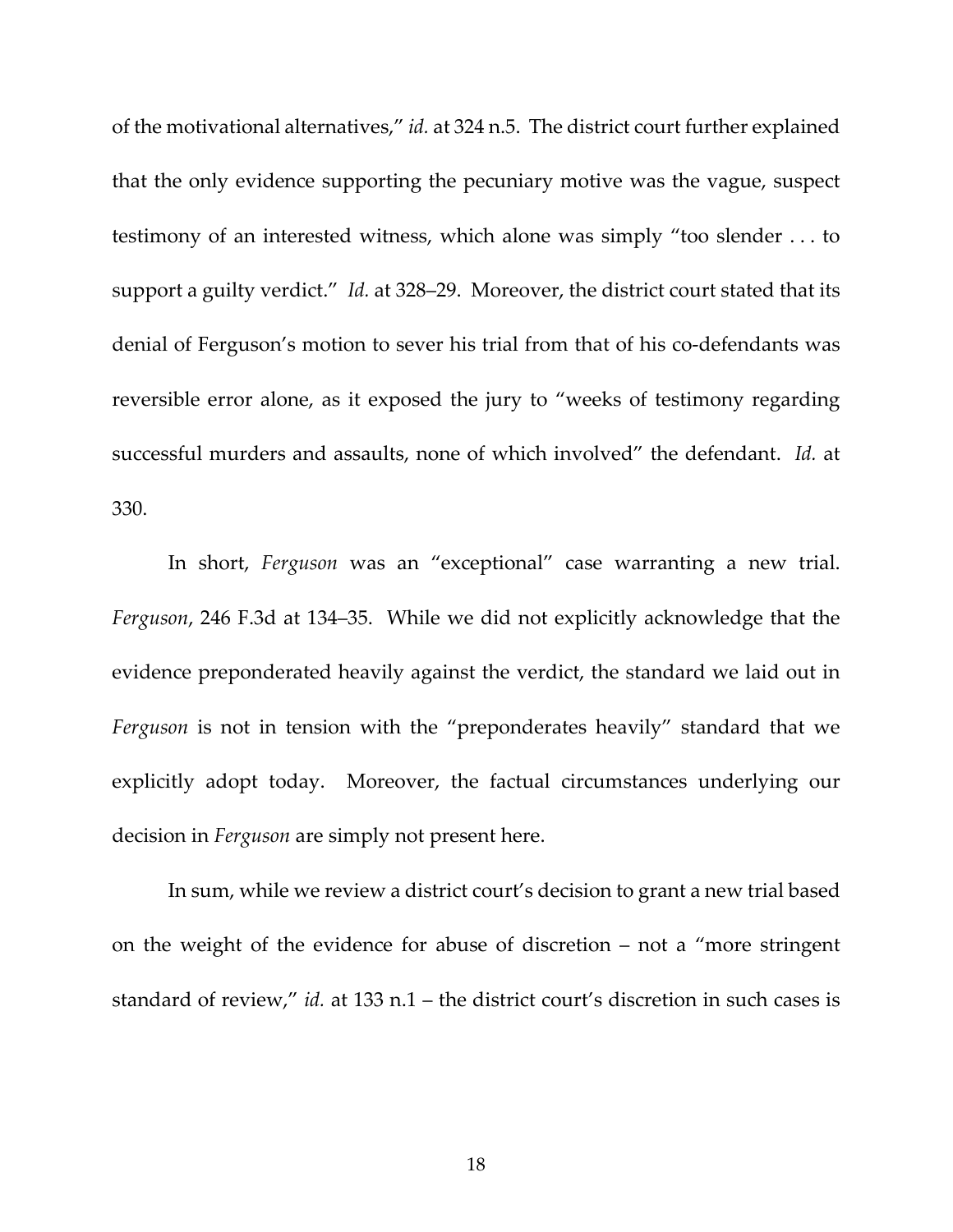not without limit. Instead, the "preponderates heavily" standard circumscribes that discretion, and provides much needed guidance to district courts.

## **B. The Evidence Here Did Not Preponderate Heavily Against the Verdict**

The evidence introduced at trial did not preponderate heavily against the jury's verdict. In ruling on Archer's Rule 33 motion, the district court found that it "was clear that material misstatements and omissions were made in connection with the sale of securities," and therefore focused on "[t]he only seriously disputed element" – Archer's intent. S. App'x 11. For Count Two, the substantive securities fraud charge, this was whether Archer acted "[w]illfully" and with the "[i]ntent to defraud," Tr. 4153, 4161–62, or, in the event the jury found him guilty of aiding and abetting, whether he "willfully, knowingly associated himself in some way with the crime and that he willfully and knowingly would seek by some act to help make the crime succeed," Tr. 4159. And with respect to Count One, the conspiracy charge, the government was required to prove Archer "willfully and knowingly became a member of the conspiracy, with intent to further its illegal purposes – that is, with the intent to commit the object of the charged conspiracy." Tr. 4165. Thus, the government was required to show that Archer had "at least the degree of criminal intent necessary for the substantive offense itself," *United*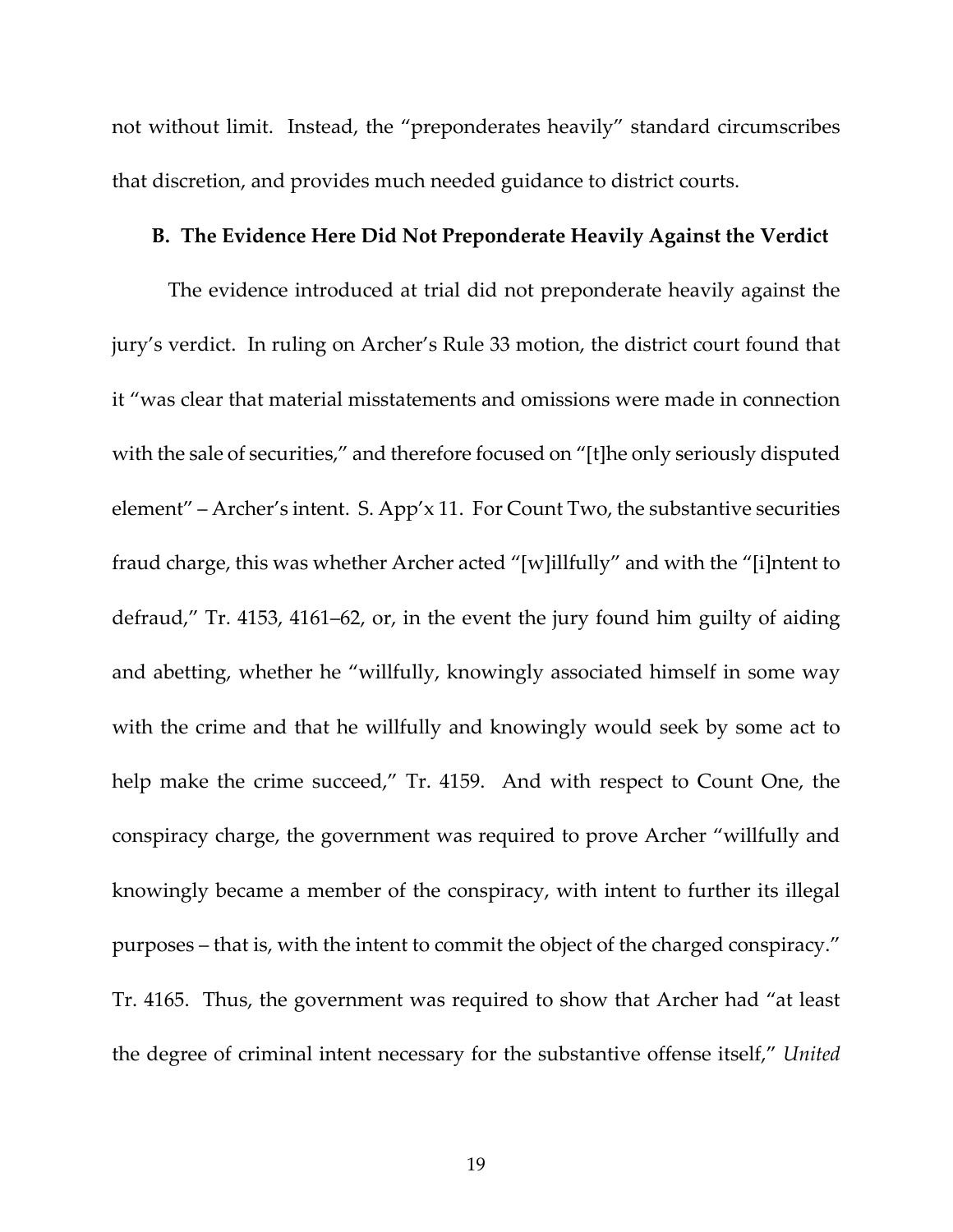*States v. Feola*, 420 U.S. 671, 686 (1975), but was not required to show that he "knew all of the details of the conspiracy, so long as he knew its general nature and extent," *United States v. Torres*, 604 F.3d 58, 65 (2d Cir. 2010) (internal quotation marks omitted) (quoting *United States v. Huezo*, 546 F.3d 174, 180 (2d Cir. 2008)).

In concluding that the evidence did not support the jury's finding, the district court relied on this Circuit's prior case law on the proper standard, which we are clarifying today. But when the facts of this case are assessed under the preponderates heavily standard outlined above, we are left with the unmistakable conclusion that the jury's verdict must be upheld.

#### 1. The Promise of an Annuity and Misappropriation of Funds

During trial, the jury reviewed a wealth of emails in which Archer, Cooney, and Galanis discussed the progression of the Wakpamni scheme, which the government argued reflected Archer's knowledge of the scheme and intent to misappropriate the bond proceeds.

Throughout the first half of 2014, Galanis ensured that Archer stayed up to date on the deal with the Wakpamni, including by informing Archer that the proceeds from the sale of the bonds were supposed to be placed into an annuity. Yet Galanis also repeatedly emphasized that the proceeds from the bonds would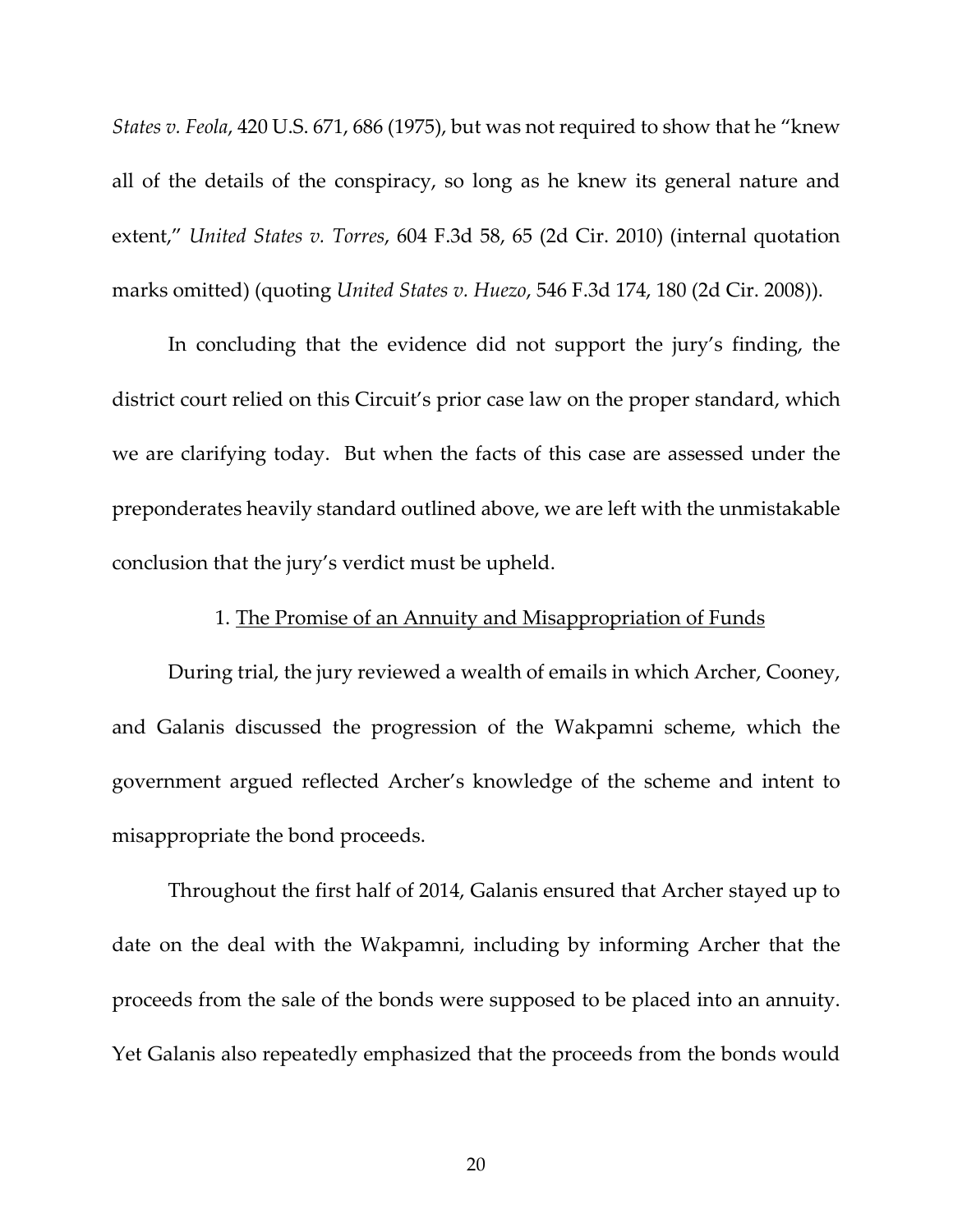provide them with "discretionary liquidity" to use to further their financial empire. *See, e.g.*, App'x 862, 866. As the government argues, the idea that they could use bond proceeds however they chose stood in sharp tension with the conservative annuity investment that the Wakpamni were promised and about which Archer was fully apprised.

Nonetheless, in setting aside the jury's verdict, the district court found that this evidence did not reflect Archer's intent, contending that the language in the emails was "facially innocuous or, at best, most naturally subject to innocent interpretations." *Galanis*, 366 F. Supp. 3d at 495. But while much of the language in these emails, such as the term "discretionary liquidity," could be subject to both legitimate and nefarious interpretations, the jury did not "misinterpret[]" the emails in concluding the latter. *Id.* at 496. One email, the import of which the parties hotly disputed during oral argument, provides a key example: On July 20, 2014, Galanis sent Archer an email alerting him that "the indians signed . . . our engagement" and sending him the contact information of the lawyer advising the Wakpamni on the deal. App'x 786. Galanis instructed Archer that while there was "[n]othing for [Archer] to do at this point," it "may[ ]be good for [the Wakpamni's counsel] to know that you [(Archer)] are associated with the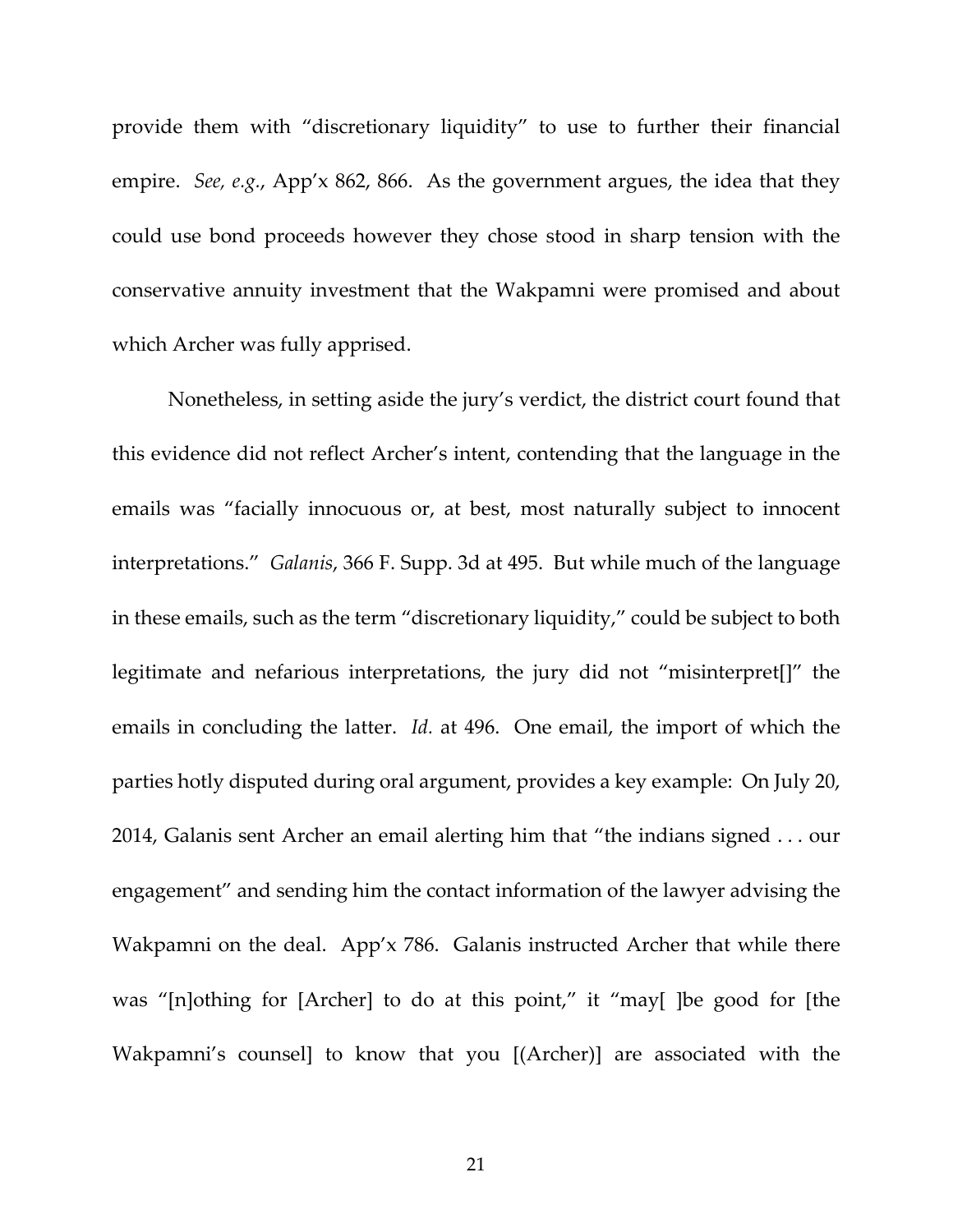insurance company at the right moment," which "might be nice icing on the cake." Id. He further added that "[t]he use of proceeds is to place the bonds into a Wealth Assurance annuity," which would then be "invested by an appointed manager on a discretionary basis." *Id*. While the district court concluded that this email was better read as "exculpatory because Galanis is specifically representing that the bond proceeds would be placed in an annuity," *Galanis*, 366 F. Supp. 3d at 497, it could also reasonably be read as Galanis providing tacit instructions to Archer regarding their cover story. Either way, it was not the province of the district court to reweigh the evidence in that regard. *See Van Steenburgh*, 171 F.3d at 1160 ("On a motion for new trial, the district court is entitled to interpret the evidence and judge the credibility of witnesses, but it may not usurp the role of the jury by granting a new trial simply because it believes other inferences and conclusions are more reasonable.").

Moreover, the government did not present this email to the jury in isolation. Instead, it introduced a string of emails connecting the bond deal with Galanis's apparent intent to spend the funds as he saw fit – not only on other financial services companies but also on a condo in Manhattan's Tribeca neighborhood. For instance, on July 11, 2014, Galanis and Archer emailed about the closing date of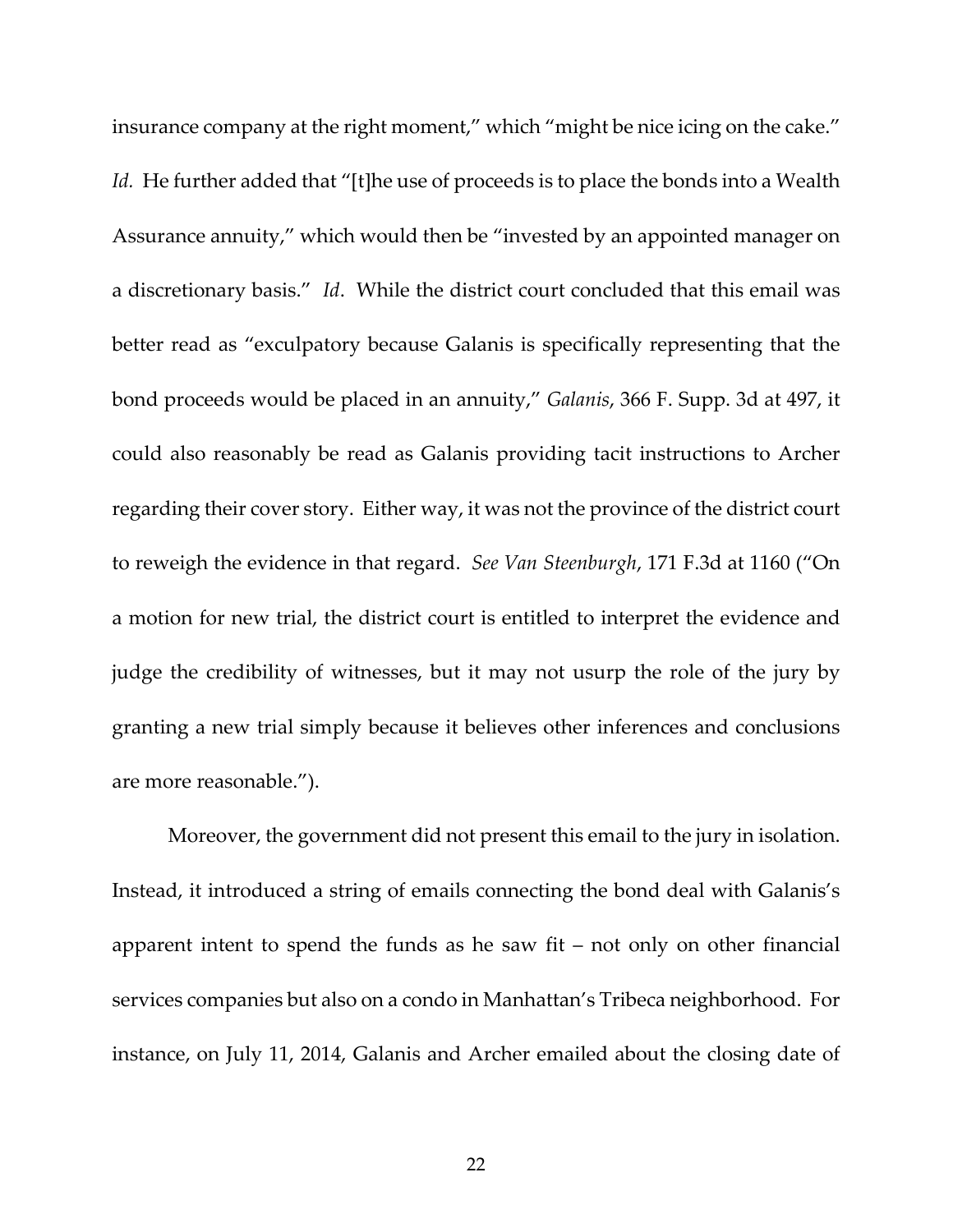the Wakpamni deal. In the course of this same email chain, Galanis stated they were "[s]o close" and that he was "[m]assively motivated" because his attorney, Clifford Wolff, was "running the stall for [him] on [his] nyc mansion," and he did not want to live in a "1750 square foot cage." App'x 869. Once the deal closed, Galanis did in fact purchase a new condo in Tribeca – in the name of an LLC bearing Archer's name and business address – using approximately \$1 million of funds from the WAPC bank account.

While the district court discounted the email evidence linking Galanis's purchase of a Tribeca condo with the closing of the bond deal because it was "not convinced" that this showed Archer's knowledge, *Galanis*, 366 F. Supp. at 499, it was not for the district court to second guess the jury's clear choice of a different inference – namely, that Archer knew Galanis diverted the money meant for the purported annuity for his own personal use.

These emails can reasonably be read to demonstrate both that Archer knew the proceeds were supposed to be invested into an annuity and that Galanis demonstrated no restraint in spending the funds for personal gain. Thus, when taken as a whole, they provided strong support for the jury to find that Archer knew that the bond proceeds were being misappropriated. We are therefore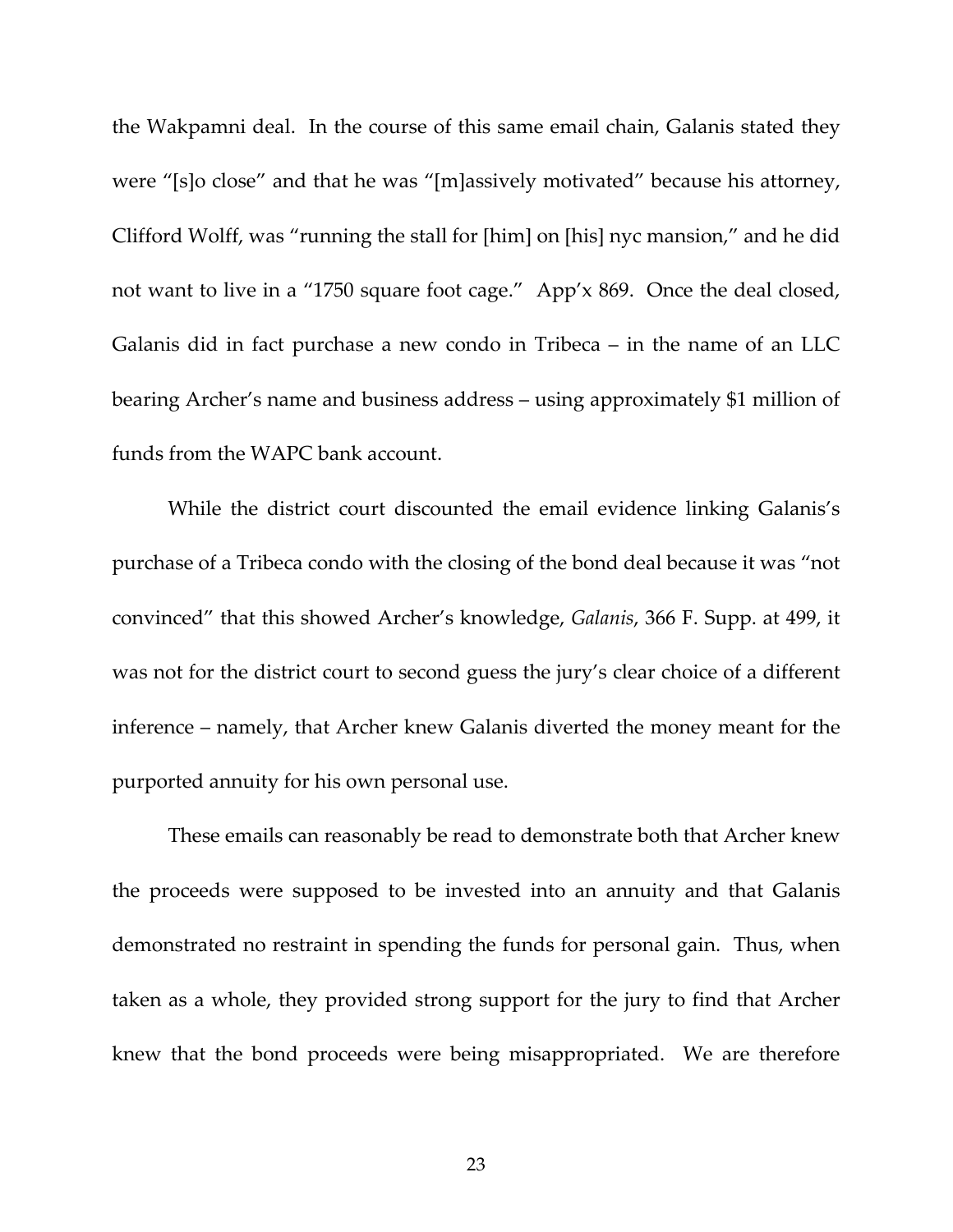confident that the trial evidence, while circumstantial, did not "preponderate[] sufficiently heavily against the verdict that a serious miscarriage of justice may have occurred." *Alston*, 974 F.2d at 1211 (internal quotation marks omitted).

# 2. Hughes and Atlantic

The evidence also strongly supported an inference that Archer intended to help the conspirators defraud Hughes's and Atlantic's clients by purchasing the bonds without informing them of the conflicts of interest that riddled the transactions – in violation of the terms of the clients' investment agreements.

As even the district court acknowledged, there was ample evidence showing that Galanis, Archer, and Cooney acquired control of Hughes and Atlantic specifically to place the Wakpamni bonds with their clients so that they could generate funds to acquire various roll-up companies. *See Galanis*, 366 F. Supp. 3d at 498. For instance, Jason Galanis emailed Archer and Cooney in May 2014, alerting them to the possibility of acquiring Hughes, which he said would be "possibly useful," App'x 854, and he kept Archer updated about the deal to acquire Hughes as it progressed, repeatedly alluding to the Wakpamni bonds in doing so. Galanis told Archer that he "believe[d] Hughes would take \$28 million" of the Wakpamni bonds. App'x 871–72. And that is precisely what transpired: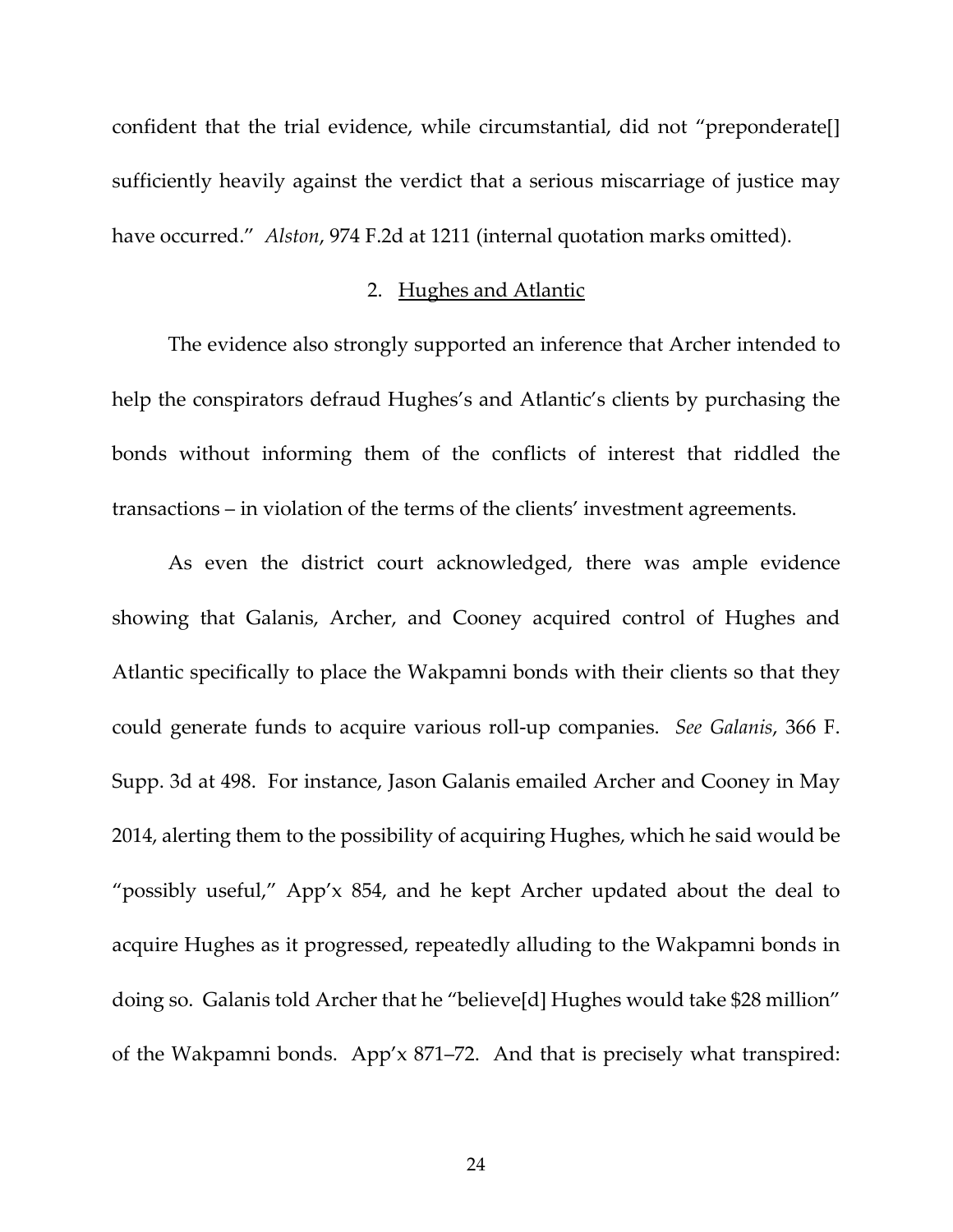The Hughes acquisition closed on or about August 11, 2014, and on August 22, 2014, Hughes purchased the entire first Wakpamni bond offering, worth \$28 million, on behalf of its clients.

The email evidence told a similar story with respect to the Atlantic acquisition. Before the deal had closed, Morton sent Galanis an email – which Galanis forwarded to Archer – stating that she was reviewing Atlantic's portfolio to determine where the Wakpamni bonds could be placed. Atlantic then bought \$16 million in Wakpamni bonds on behalf of one of its clients, OSERS.

The district court stressed that there was "nothing inherently illegal or illegitimate about these transactions;" rather, the fraud was that "bonds were purchased for their clients without disclosure of all of the potential conflicts of interest and [that] the bonds fell outside certain clients' investment parameters." *Galanis*, 366 F. Supp. 3d at 498. And it found that Archer had "no indication . . . that the individuals in control of the investment advisers . . . would fail to disclose the conflicts of interest or violate the terms of the clients' investor agreements." *Id.*  at 498–99.

But direct evidence was not required, as "[b]oth the existence of a conspiracy and a given defendant's participation in it with the requisite knowledge and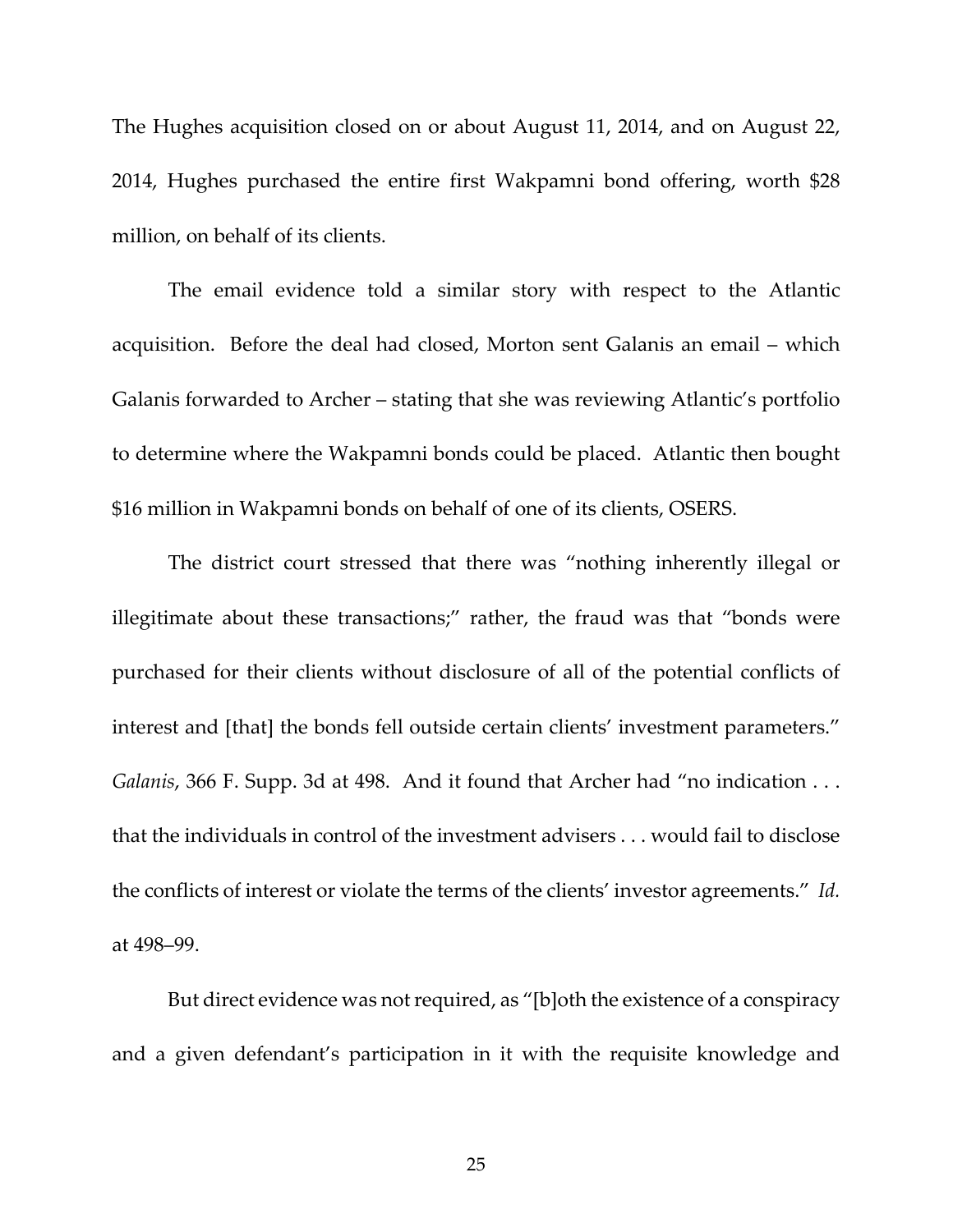criminal intent may be established through circumstantial evidence." *United States v. Stewart*, 485 F.3d 666, 671 (2d Cir. 2007). The jury was entitled to credit the circumstantial evidence that Archer knew that his co-defendants – with whom he had worked to acquire these companies specifically to offload the Wakpamni bonds – would then place the bonds into their investors' accounts without disclosing the conflicts of interest. The very nature of the transactions was surely suspect, particularly in light of Galanis's questionable reputation and regulatory troubles, of which Archer was well aware. Indeed, while Galanis had not yet been charged criminally at the time of the scheme, he had previously been barred from serving as a director of a public company "due to accounting irregularities" with another organization with which Galanis was involved. Tr. 905. There was testimony at trial that this fact was readily available on the internet, and Archer specifically acknowledged how "challenging" it was to "defend[]" Galanis in light of his questionable reputation. App'x 905–08. And the record clearly demonstrates that the companies were acquired specifically to offload the bonds. For instance, the trial evidence included the email – which Galanis forward to Archer – in which Morton sought to place the bonds in the investor accounts before the bond deals had even closed. Additionally, just days before the OSERS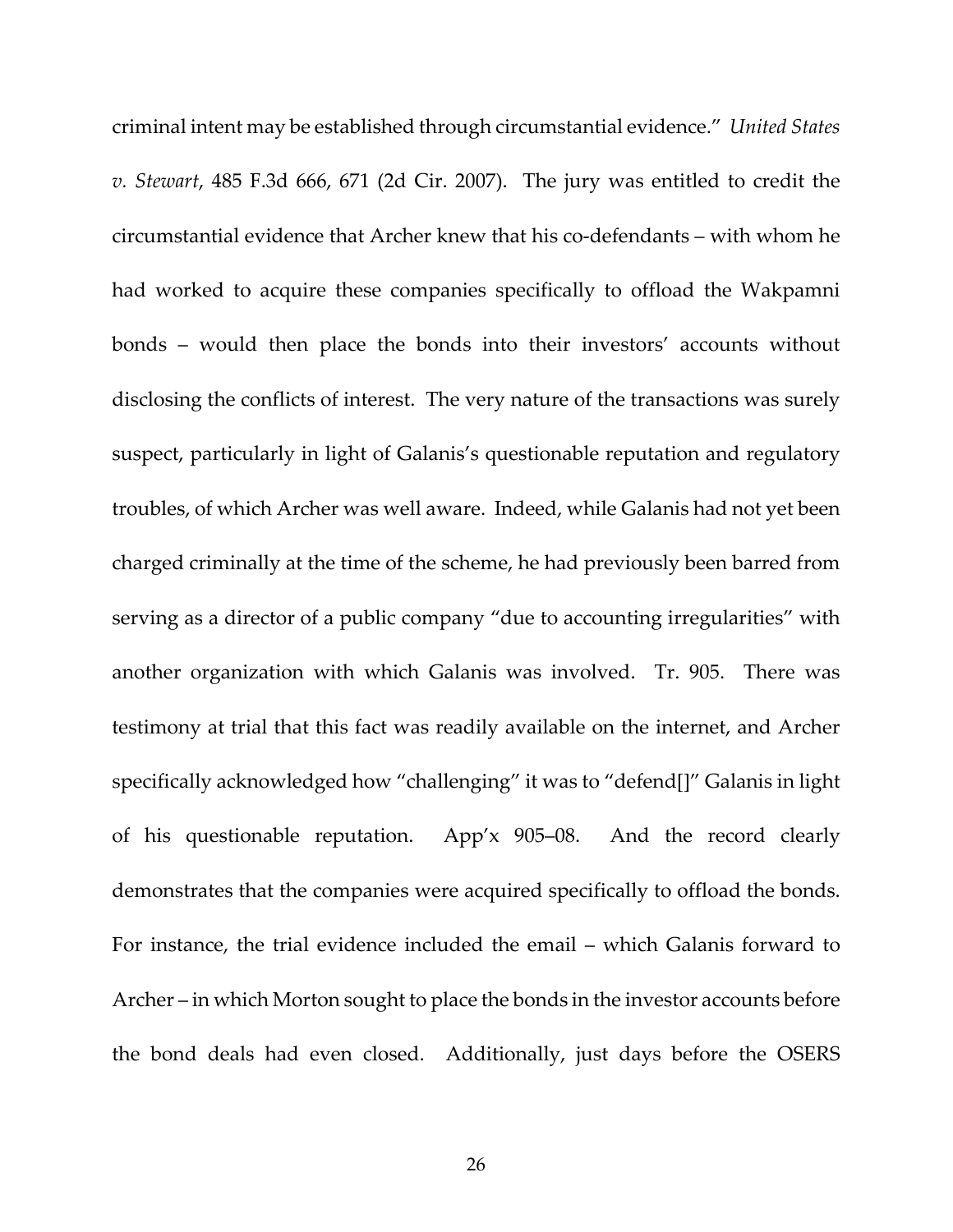purchase, Galanis noted the need to "finesse" an Atlantic managing director who would have to be "marginalized," prompting Archer to inquire how they could "get ahead of" the director. App'x 900.

At a minimum, the email exchange reflected Archer's awareness that Galanis and Morton were investing in ways that would be objectionable to the directors – which can reasonably support a finding of his nefarious intent. When considered together and as a whole, there was ample circumstantial evidence from which the jury could conclude that Archer knew that Galanis and the other conspirators were dumping Wakpamni bonds on unsuspecting investors who were oblivious to the serious conflicts of interest that infected the transactions. More to the point, the evidence certainly did not preponderate heavily against such a finding.

### 3. The Source of Funds for the Second Bond Purchase

The jury was also entitled to find that Archer, in Ponzi-like fashion, intended to promote the scheme by knowingly purchasing the bonds from the second issuance with proceeds from the first. Soon after the initial offering, John Galanis advised the Wakpamni to issue a second set of bonds worth \$20 million, falsely assuring them that additional investors wanted to invest "right away." Tr. 1853–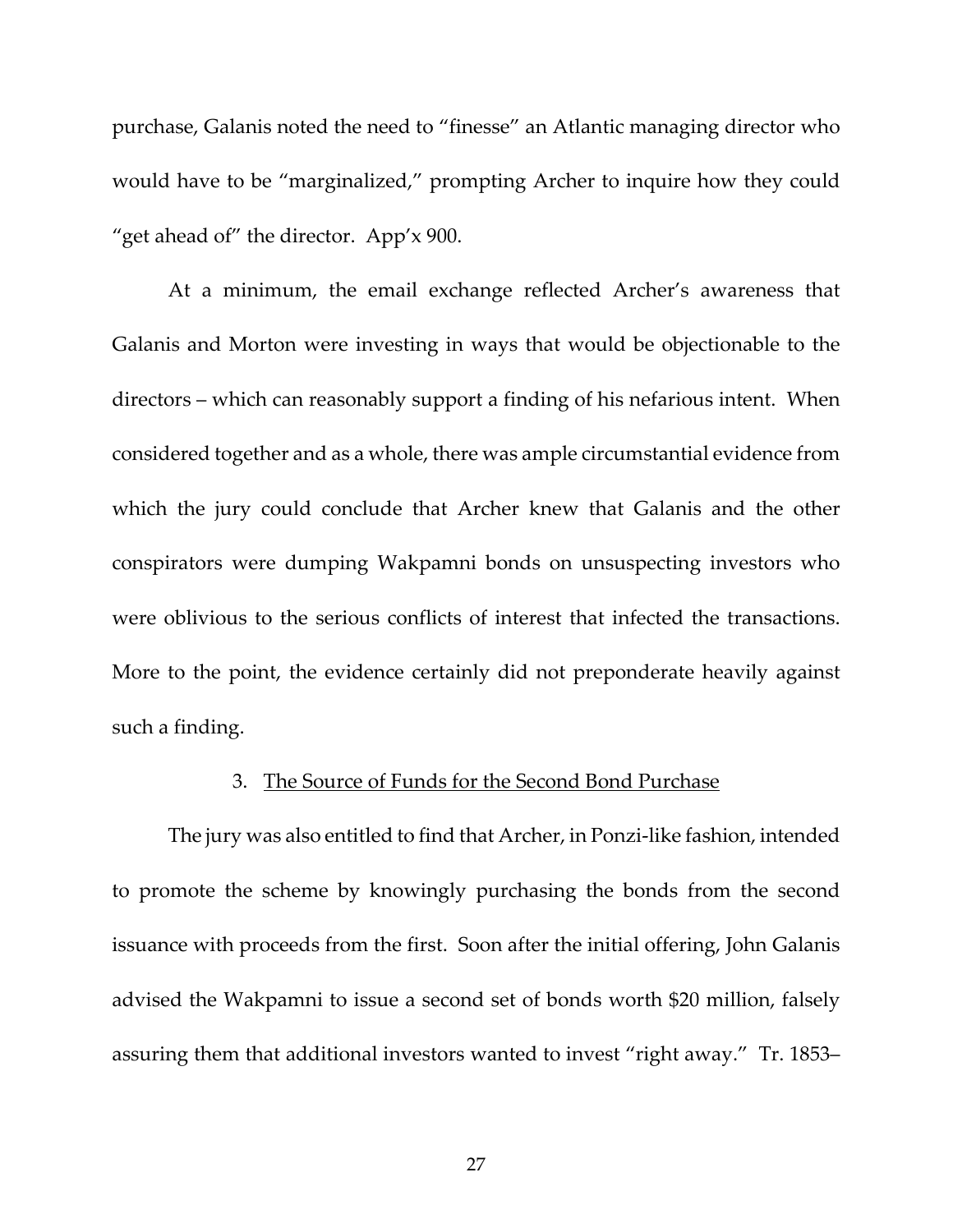54; *see also* Tr. 221.After again saying that the proceeds would be used to purchase an annuity, John Galanis represented that a "Burnham client who was excited about what had occurred with the first bond issue" wanted to purchase the additional bonds. Tr. 221.In reality, there was no "Burnham client" interested in purchasing the bonds; instead, Archer, through his real estate company RSB, purchased \$15 million in Wakpamni bonds with funds that originated in the WAPC account – the proceeds from the first bond offering, which were supposed to be invested in an annuity.

To accomplish this, Archer represented to the Wakpamni in a letter that he was a sophisticated investor purchasing the bonds "for [his] own account and for investment only," App'x 618–19; Cooney signed a similar letter. And while the parties vigorously disputed whether this was a material misstatement in its own right, the jury was certainly entitled to endorse the government's view "that these statements were themselves deceptive, given that, in making them, Archer portrayed himself (through RSB) as a legitimate investor . . . using its own funds to invest." (16-cr-371, Doc. No. 623 at 54 n.16.) The jury's conclusion was amply supported by the fact that the funds used to purchase the bonds were not Archer's at all; instead, the \$15 million came from Jason Galanis, who transferred the bulk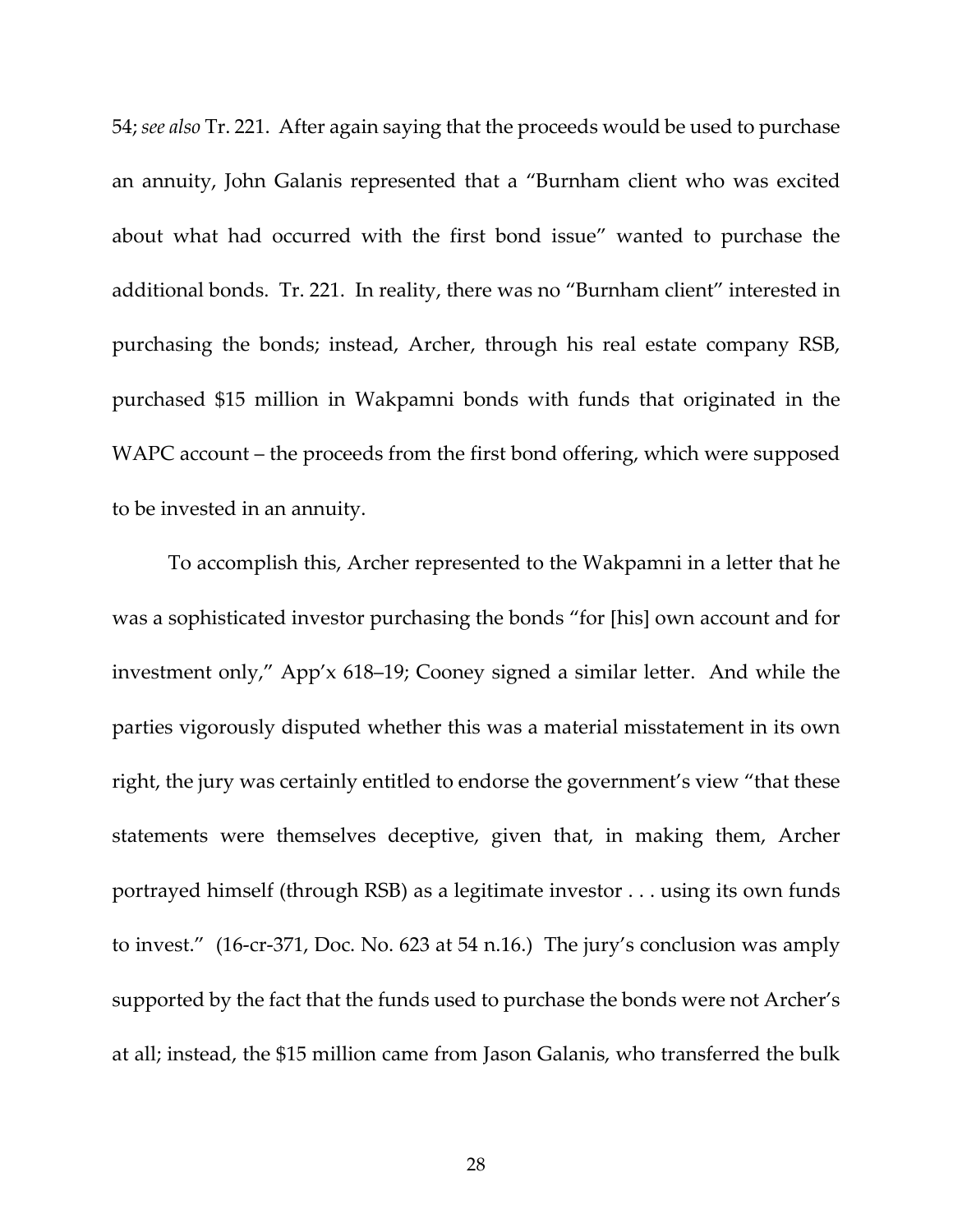of the proceeds from the first bond offering out of the WAPC account, through numerous intermediaries, to an account controlled by Archer's company, RSB. Significantly, the last link in the chain of intermediaries was Galanis's attorney, Clifford Wolff, whom Archer knew to be the lawyer involved in Galanis's Tribeca condo purchase.

Focusing on the circuitous route by which the funds reached RSB's account, the district court drew the opposite inference to conclude that Archer was a victim of Galanis's deception, unaware that the funds were derived from the misappropriated bond proceeds. *Galanis*, 366 F. Supp. 3d at 493–94. But while the complex transaction and use of intermediaries strongly suggested that Galanis intended to conceal the source of the funds, the jury was not required to conclude that he intended to conceal the source of the funds from *Archer*. At the very least, Archer knew that the money he was using to purchase Wakpamni bonds "for [his] own account and for investment only" came from Galanis; he also had some insight into the complex route the money would take, and knew that Galanis would be transferring funds into one of his own accounts and sending them through Wolff so that Wolff could transfer them to Archer's RSB account. From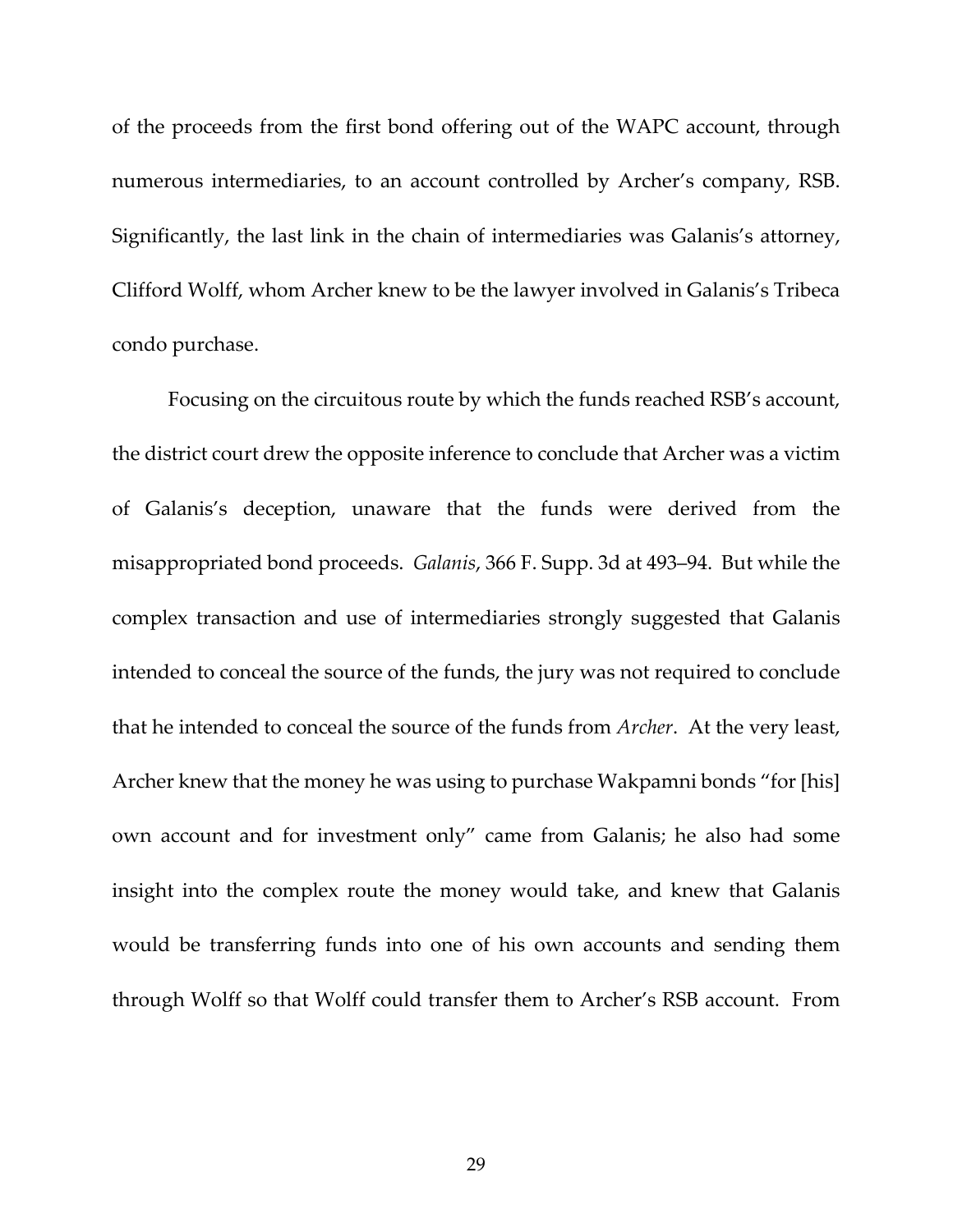this constellation of facts, the jury was certainly free to draw the inference that Archer knew that the transactions were part of a fraudulent scheme.

The district court also emphasized that Dunkerley, despite being more involved in the fraud than Archer, did not realize that the funds used for the RSB purchases were from the misappropriated proceeds of the first bond offering. *Id*. But Dunkerley's knowledge had no bearing on Archer's, particularly since Galanis shared with Archer – and not Dunkerley – concerns about his lack of capital prior to transferring the \$15 million to Archer. The sudden appearance of \$15 million – just weeks after Galanis had repeatedly told Archer that he needed "discretionary liquidity," App'x 866, and money to buy his "nyc mansion," App'x 869 – supported a finding that the \$15 million came from the first bond offering. There would, of course, typically be a distinction between one's personal liquidity and the liquidity of the company that person manages. But here the jury could justifiably conclude that there was no such distinction for Galanis, and that, instead of investing the proceeds, he was diverting the funds for his own personal use, including the purchase of a luxury New York condominium in the name of "Archer Diversified TRG, LLC." S. App'x 914; *see also* App'x 869 (discussing the closing of the deal and the condo purchase in the same chain). The jury could also,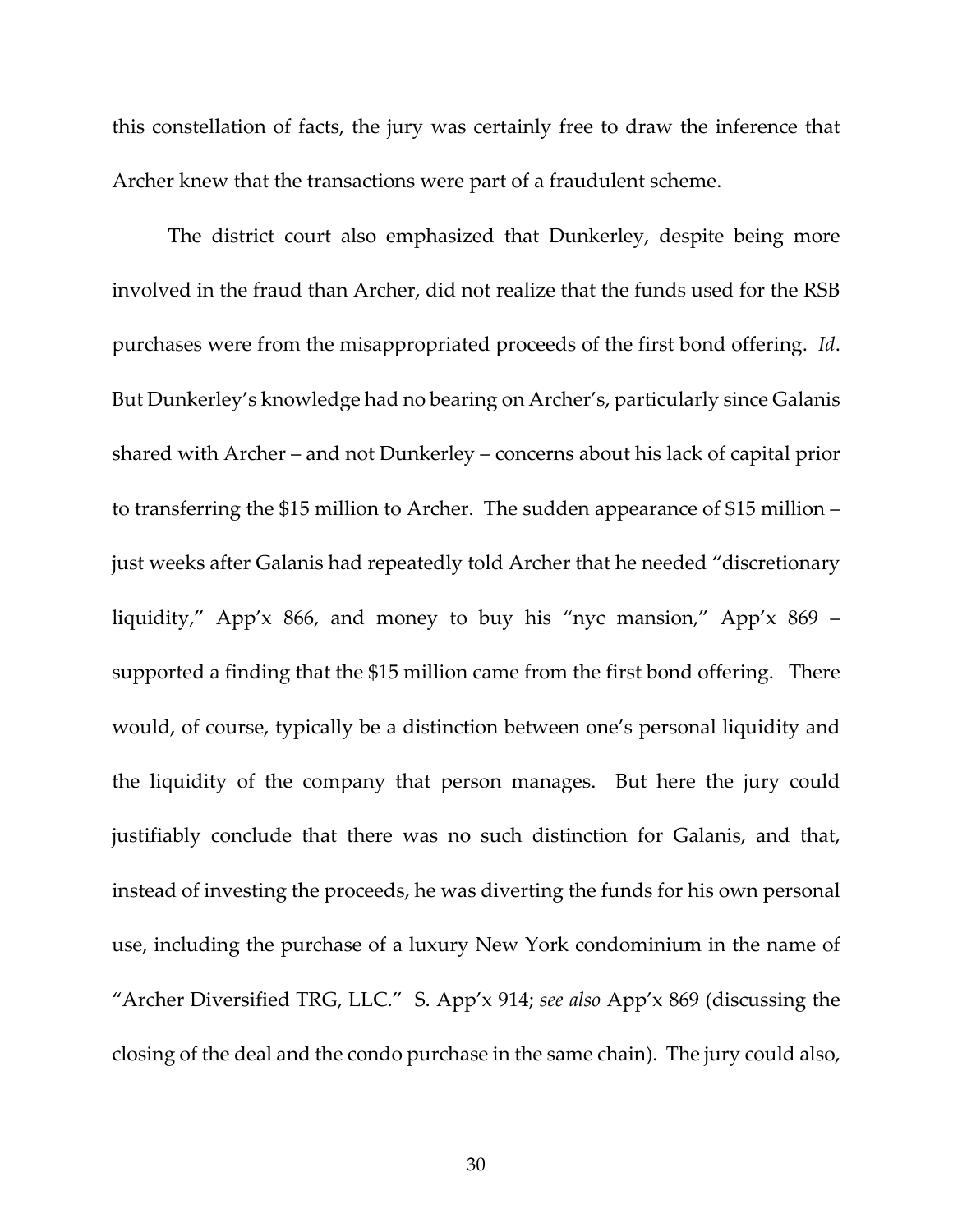then, conclude that the \$15 million that appeared in Archer's account just one month later, from the same attorney who was handling Galanis's condo purchase, was from the same source – the proceeds from the first bond offering that had been diverted to the WAPC account.

The jury was certainly entitled to rely on this evidence to conclude that Archer knew the source of the \$15 million he received from Galanis to purchase the second set of Wakpamni bonds. Absent exceptional circumstances, a district court confronted with a Rule 33 motion may not act as the factfinder, discounting substantial circumstantial evidence or making contrary factual findings based on inferences that the jury clearly rejected. *See McCourty*, 562 F.3d at 475–76 ("Because the courts generally must defer to the jury's resolution of conflicting evidence and assessment of witness credibility, '[i]t is only where exceptional circumstances can be demonstrated that the trial judge may intrude upon the jury function of credibility assessment.'" (quoting *Sanchez*, 969 F.2d at 1414)); *see also Robertson*, 110 F.3d at 1118. No such exceptional circumstances were present here.

# 4. Archer's Lies During the Conspiracy

Perhaps the strongest evidence of Archer's guilty knowledge were his lies to two banks and the board of directors of the Burnham Investors Trust (the "BIT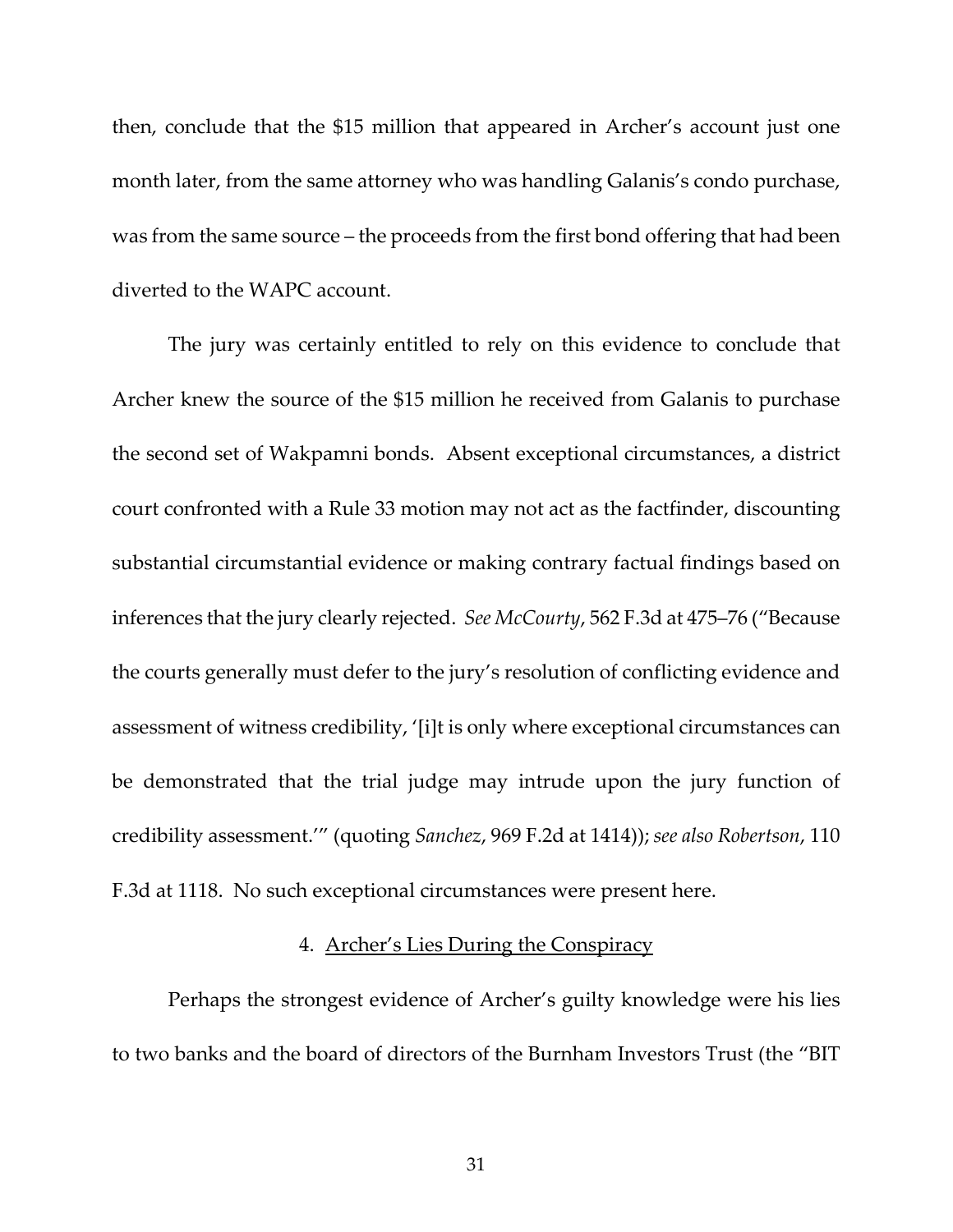Board") concerning the source of the funds for the second bond purchase and his relationship with Galanis. *See United States v. Anderson*, 747 F.3d 51, 60 (2d Cir. 2014) ("[A]cts that exhibit a consciousness of guilt, such as false exculpatory statements, may . . . tend to prove knowledge and intent of a conspiracy's purpose . . . ." (internal quotation marks omitted)). In late September and early October 2014, Archer made several false representations regarding the source of the funds used to purchase the bonds from the second bond offering. Specifically, he told Deutsche Bank that his company had "come to own these bonds" through a "Real Estate Sale." App'x 781. Similarly, he told Morgan Stanley, where he ultimately deposited the bonds, that the \$15 million used to purchase the bonds was "generated through [the] sale of real estate." App'x 658–59. At trial, the government introduced a "Client Representation Letter" completed by a Morgan Stanley employee who communicated with Archer in connection with the bonds; the business record summarized Archer's statement that the "funds used to purchase the bonds were from real estate sales through [his] business, Rosemont Seneca Bohai, LLC." App'x 663. That same employee testified at trial that she "would not have written something [in that document] that a client did not say." Tr. 867. And Archer told that employee in an email that he came to know of the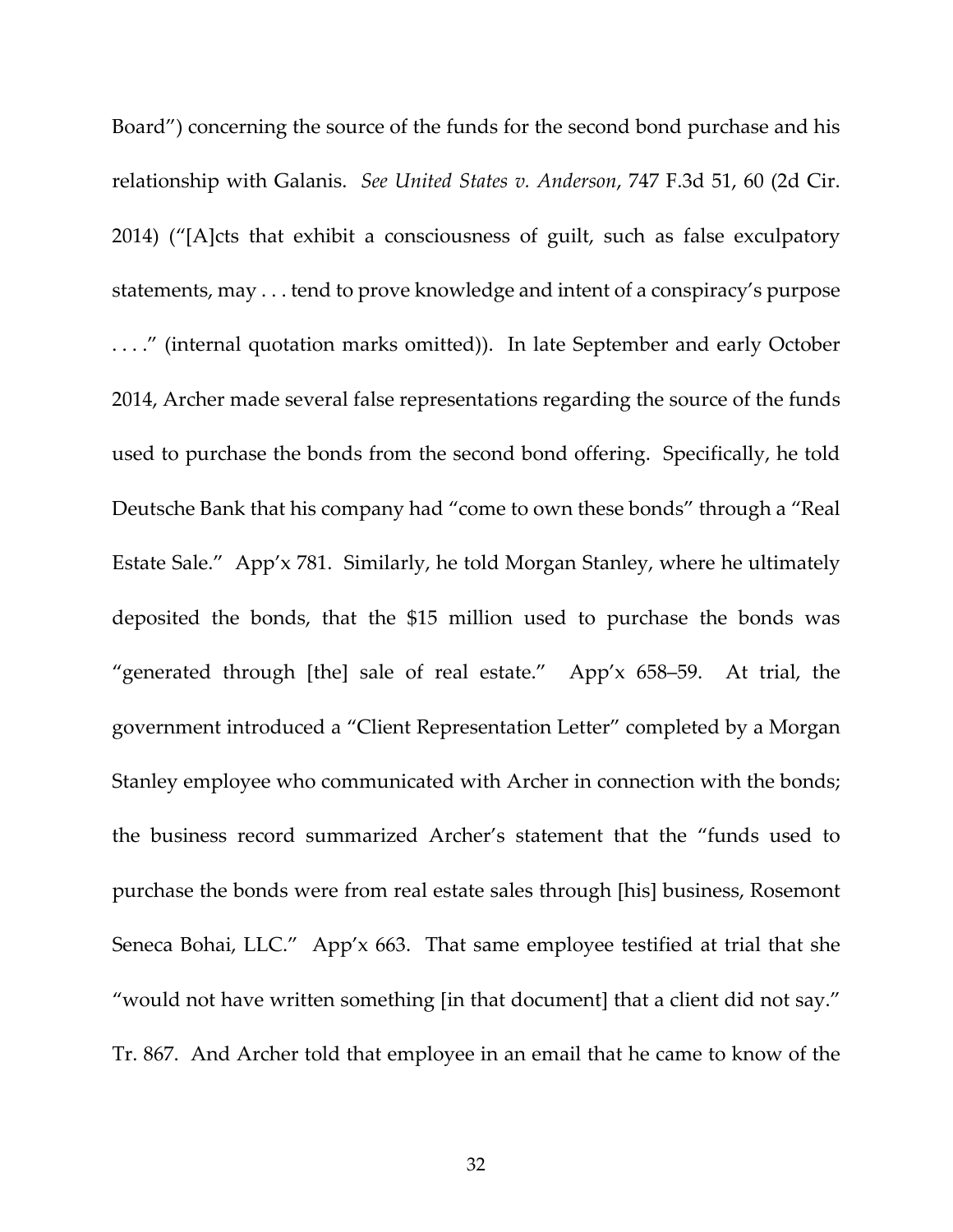purchase because he was a "shareholder" of Burnham Financial, which "packaged the issuance." App'x 658–59. Later, after depositing his bonds at a different bank "without a hitch," Cooney told Archer that Archer "[n]eed[ed] to get . . . out of Morgan Stanley," App'x 787, which could reasonably be read to suggest that Archer should move the bonds to a bank that would less closely scrutinize his transactions.

The district court stated that it "remain[ed] unconvinced" that these lies reflected Archer's knowledge that Galanis was stealing the bond proceeds, *Galanis*, 366 F. Supp. 3d at 493, speculating that Archer "may well have repeated a lie told to him by Galanis," *id.* at 501, or that perhaps the Morgan Stanley employee who completed the form indicating the source of the funds simply assumed they came from Archer's real estate transactions.But the first explanation is not supported by the record, as there was no evidence that Galanis ever told Archer that the bonds were from real estate transactions. And the second explanation is at odds with the employee's testimony that she would not have written such information down unless it came from the client. The district court also speculated that Archer may have been trying to hide that Galanis sent him the bonds because of Galanis's "well-documented checkered past," which made him a "highly controversial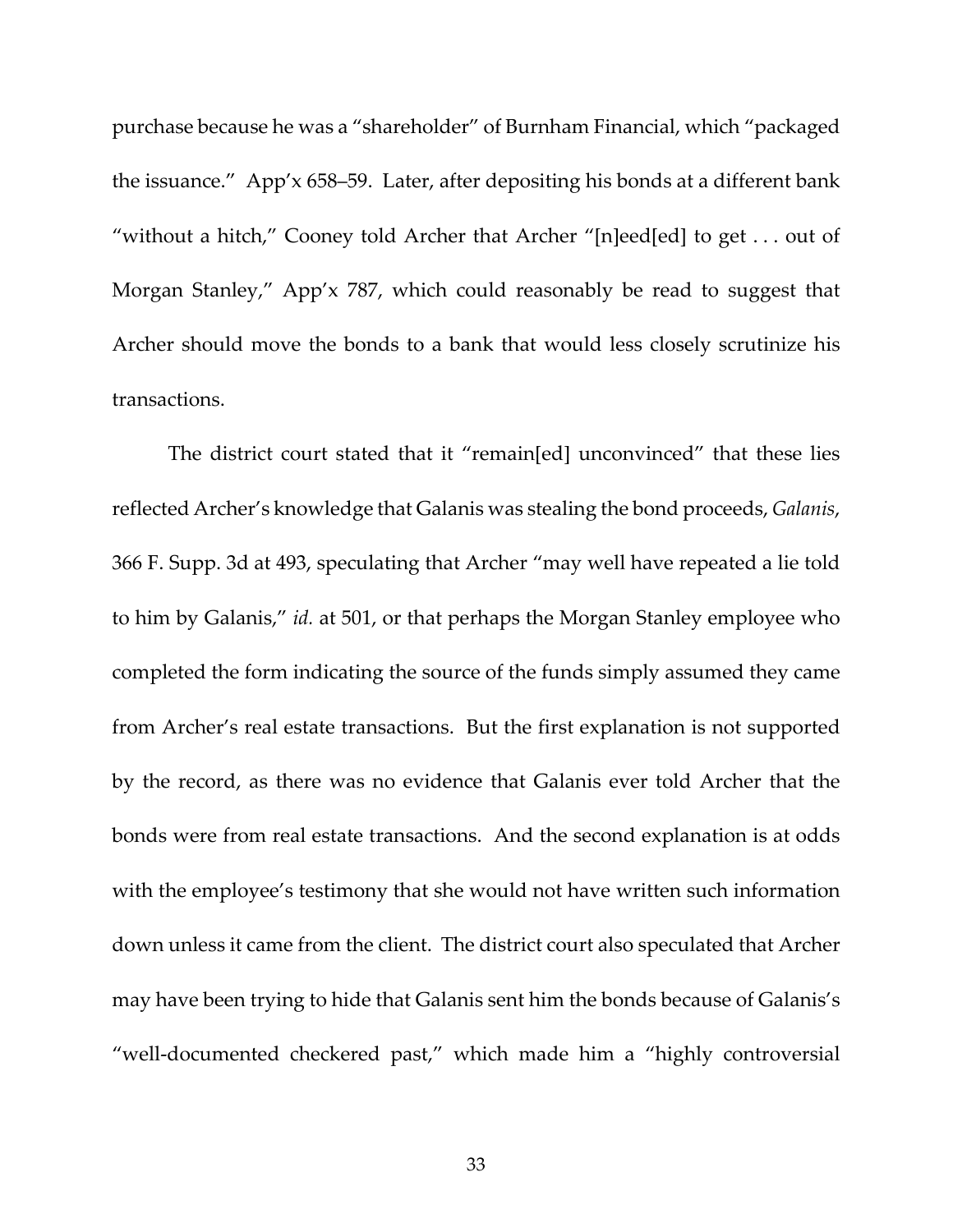figure." *Id.* But the jury was the factfinder, and the district court was not permitted to create a different narrative by crediting inferences that the jury clearly rejected.

And Archer not only lied to the banks. Around this same time, he also misled the BIT Board about Galanis's involvement with the Burnham companies. Again, Archer and the others sought to acquire control of various Burnham companies in order to leverage the prominent Burnham name in building their own conglomerate. When Archer requested the BIT Board's approval to acquire another Burnham subsidiary, the BIT Board sought certain assurances. Then, during a BIT Board meeting on October 1, 2014, Archer warranted that Galanis "w[ould] not be involved with any of the Burnham entities[,] their 'affiliated persons[,]'" or "their successors or assigns." App'x 748. He further pledged that Galanis "w[ould] have no interest of any kind, direct or indirect, in any of the Burnham entities," and that "the Burnham entities will not invest with or in, directly or indirectly, any business or enterprise in which Mr. Galanis has any association, affiliation, or investment, pecuniary or otherwise, directly or indirectly." App'x 748.

While Archer did not make this warranty in the context of the Wakpamni scheme directly, his response, at a minimum, was misleading. Galanis, of course,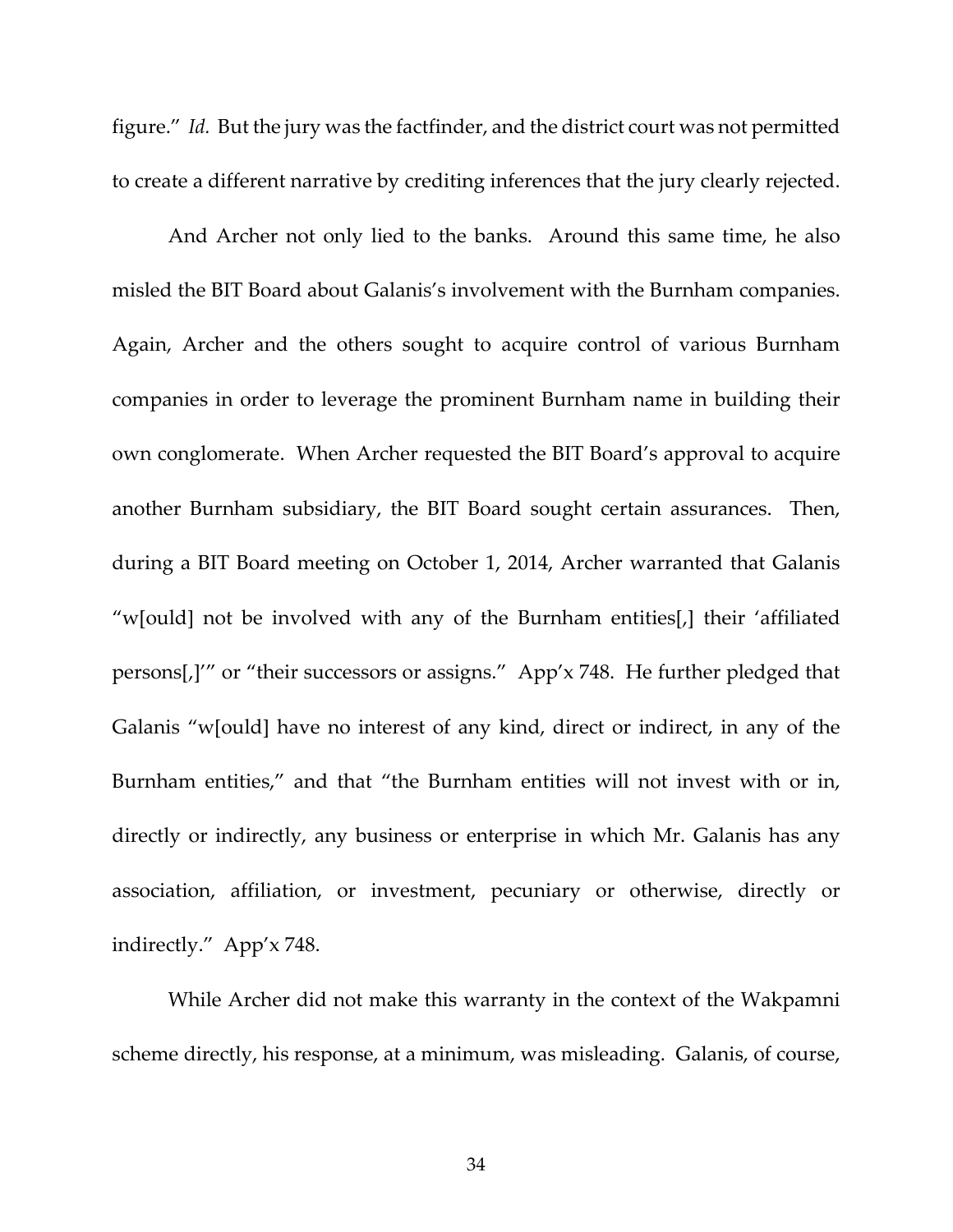spearheaded the Wakpamni scheme, and Burnham entities, including the placement agent, Burnham Securities Inc., were intimately involved in that scheme. Galanis also supplied money for Archer to buy the bonds from the second offering, which Archer would use to support the net capital of companies he controlled, including a Burnham entity.

The district court nevertheless "remaine[d] unconvinced" that Archer made these statements "because he knew that Jason Galanis was stealing the bond proceeds." *Galanis*, 366 F. Supp. 3d at 501. But a trial court "must defer to the jury's resolution of the weight of the evidence," *Sanchez*, 969 F.2d at 1414 (internal quotation marks omitted), and may not weigh the competing inferences and choose the one it finds "[m]ore likely," *Galanis*, 366 F. Supp. 3d at 501. And the mere fact that competing inferences existed does not compel a finding that the evidence preponderated heavily against the verdict.

#### 5. The Cover-up

Finally, there was persuasive evidence that Archer knowingly performed two key actions in furtherance of a cover-up designed to delay discovery of the scheme. First, on September 1, 2015, he transferred \$250,000 to WAPC – the purported annuity provider – when the first set of interest payments were due.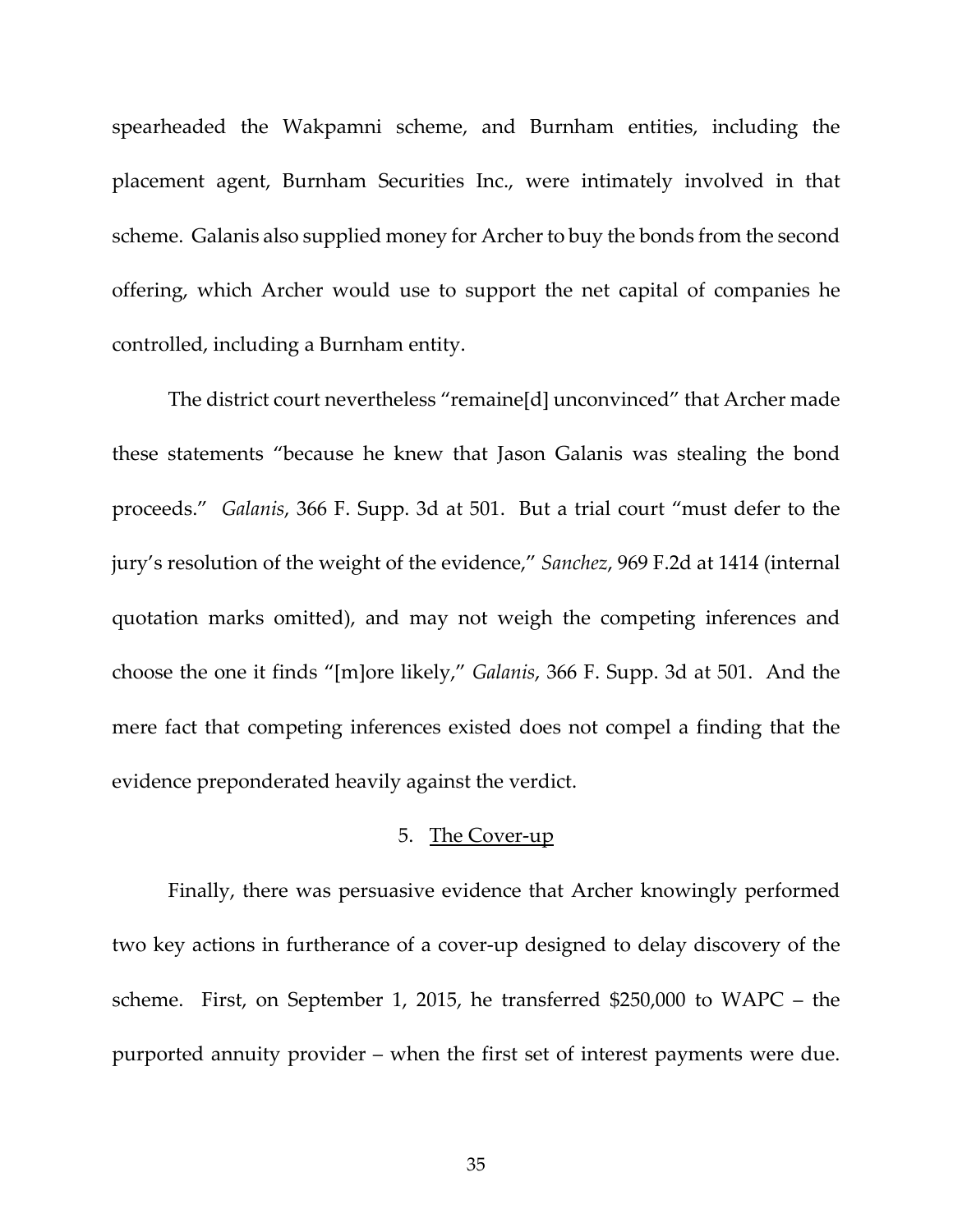These funds were then used to help pay the interest on the bonds, thereby delaying disclosure of the fraud. Jason Galanis later repaid Archer in part, which he did using money from entities that had received proceeds from the third offering.

The district court found the "inference urged by Archer" – that he was simply providing needed short-term liquidity – "equally if not more compelling" than the government's contention that Archer intended to prop up the scheme to forestall the revelation that would come with defaulting on the payments. *Id.* at 503*.* But even Archer does not dispute that he had no legitimate affiliation with WAPC, which, despite the similar name, was not connected to Wealth Assurance Holding, with which Archer *was* affiliated and which had been falsely represented to the Wakpamni as the annuity provider. Thus, while it may have been true, as the district court observed, that Archer often infused cash into his companies for legitimate purposes, WAPC was *not* one of Archer's companies. Whether or not Dunkerly or Galanis ever discussed the true nature of WAPC with Archer, the jury was certainly entitled to infer that Archer's transfer of \$250,000 to a company with which he was not affiliated, completed shortly before the interest on the first bonds was due, reflected his knowledge of the scheme and was designed to prevent it from unraveling in the event of a default.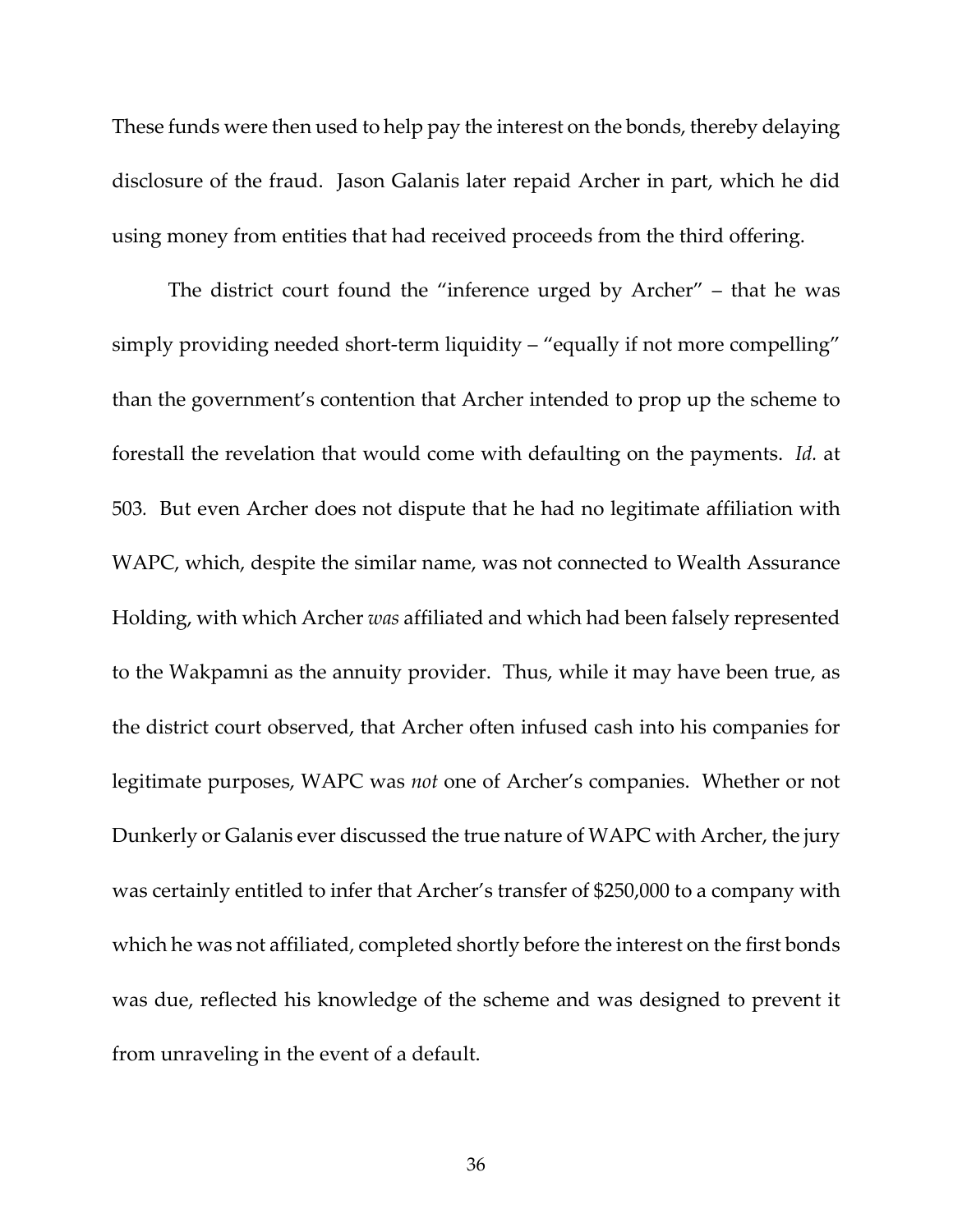Second, Archer made false statements concerning Calvert, the fraudulent entity created to cover the conspiracy's tracks and delay discovery of the scheme. While the government acknowledges that it did not present any direct evidence showing that Archer created any fake Calvert documents or gave any to regulators, as Cooney had done, it did present clear evidence that Archer explicitly used Calvert's name in furtherance of the scheme. Specifically, on November 25, 2015, Archer sent an email to an employee at a roll-up company that had taken possession of some of the bonds from the second offering, stating that the bonds needed "to be replaced/returned to Calvert" as "the lender and beneficial owner" of the bonds. App'x 912. Obviously, Calvert was not the "lender and beneficial owner" of the bonds, as Archer claimed, since it had not even existed when Archer purchased the bonds and never lent Archer money for the bond purchases or anything else.

The district court downplayed this email, reasoning that "a single reference to Calvert in an email does not establish" Archer's knowledge. *Galanis*, 366 F. Supp. 3d at 504. It further concluded that "the weight of the evidence undercuts the notion that Archer was aware of the Calvert cover-up" since "Jason Galanis and Hugh Dunkerley came up with the idea for the entity," "Dunkerley testified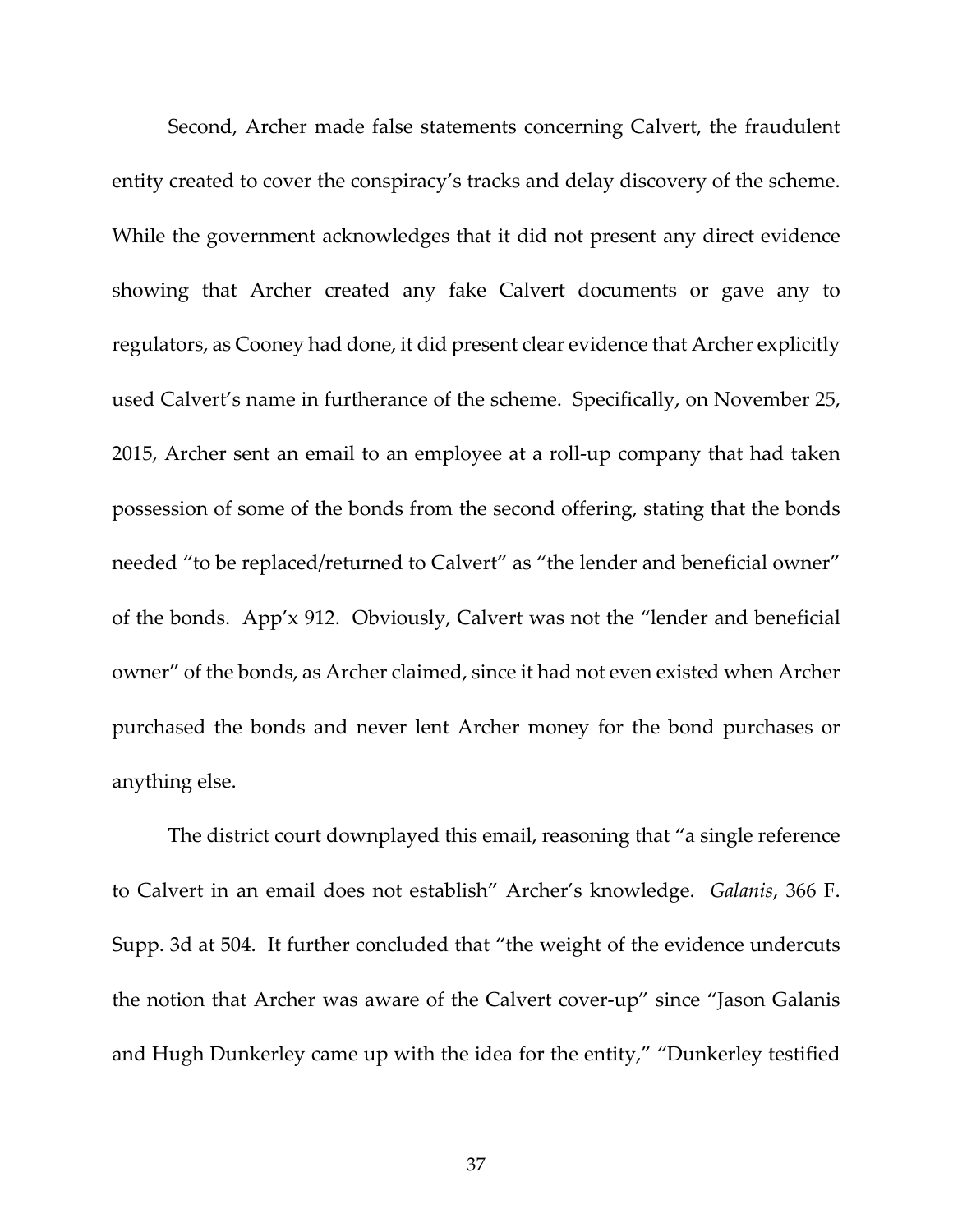that neither he nor anyone else discussed Calvert with Archer," and Archer was not involved in backdating the Calvert forms. *Id*. But Archer clearly knew that Calvert was not the beneficial owner of the bonds, as he was involved in the bond issuance. Perhaps "a single reference" to Calvert would be insufficient if the record were otherwise devoid of evidence, but it was not, and the jury was entitled to draw inferences as to Archer's knowledge and intent from his explicit lie to a third party made during the course of and in furtherance of the cover-up.

\*\*\*

The review of the evidence above illuminates two broader concerns we have with the district court's ruling. First, the preponderates heavily standard specifically requires that the district court make a comprehensive assessment of the evidence. While the district court acknowledged that the "case must be assessed as a whole, rather than taking each piece of evidence in isolation," *id.* at 507, its analysis veered into a piecemeal assessment of the evidence that understated the weight of the proof in its totality. Indeed, in rejecting Archer's Rule 29 motion, the district court recognized that there was "a substantial amount of circumstantial evidence" showing Archer's intent, which was subject to competing inferences. *Id.* at 492. This evidence, when viewed as a whole, strongly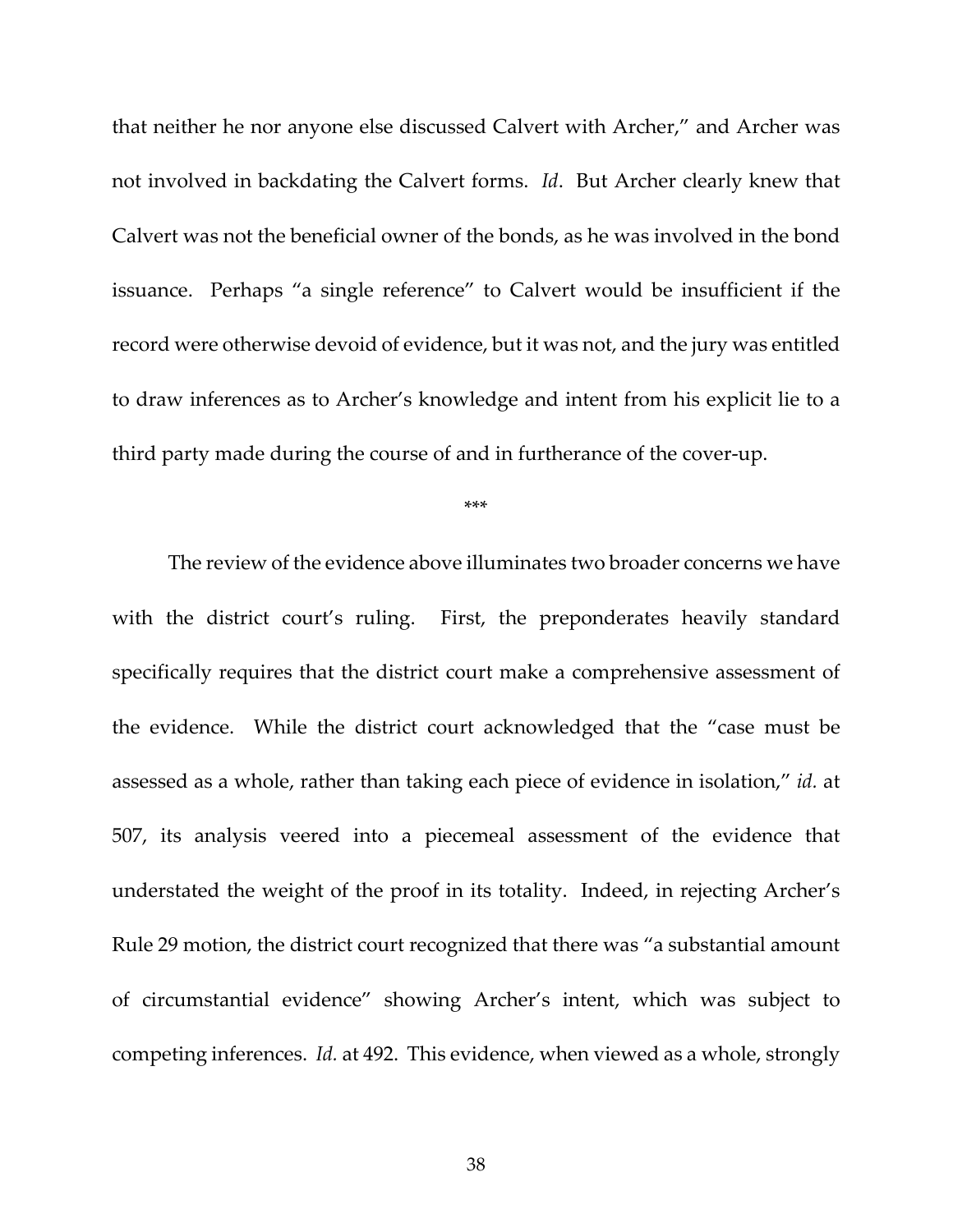supported that Archer knew at least the general nature and extent of the scheme and intended to bring about its success. At a minimum, that evidence did not preponderate heavily against the verdict in this regard.

Second, the preponderates heavily standard does not permit a district court to elevate its own theory of the evidence above the jury's clear choice of a reasonable competing theory. Specifically, the district court here adopted the defense's theory that Archer was duped by Galanis, and in doing so improperly discredited the competing arguments regarding Archer's reasons for participating in the fraud. The district court noted that "Jason Galanis operated to keep people in the dark, even those who were undoubtedly willful participants in his various crimes." *Id.* at 505. It noted that "his efforts as to Archer were even more concerted," citing Galanis's attempts to keep Archer away from Dunkerely and how "the members of the conspiracy spoke of Archer when he was not present, burnishing his credentials to others and describing him, among other things, as 'the biggest show pony of all time' whose involvement would 'add layers of legitimacy' to the various deals." *Id.* It noted that, "[a]t the same time Archer was spoken of in this manner, Galanis was simultaneously operating to ingratiate himself with Archer," which "further suggests that Archer was not a party to this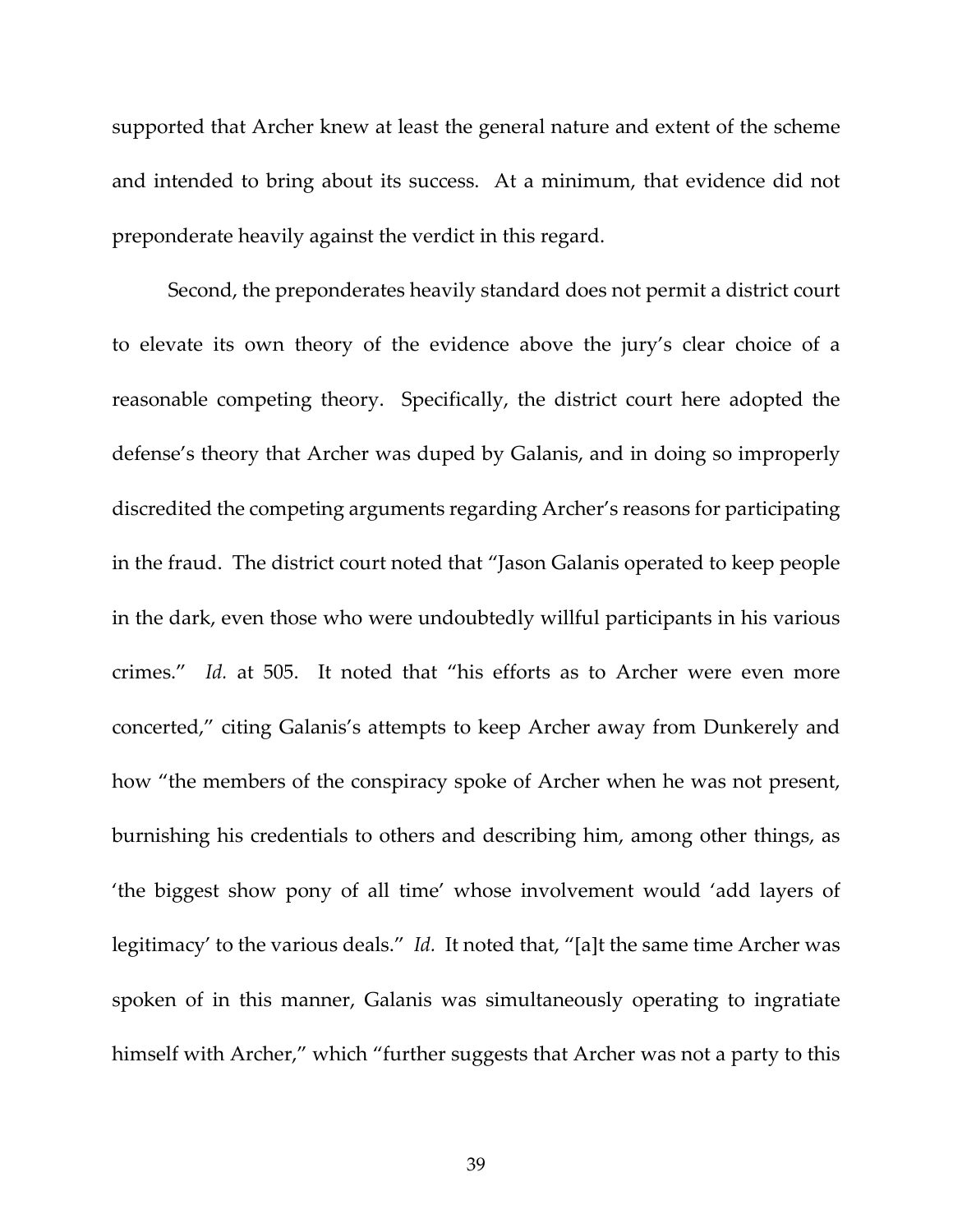conspiracy but was instead being manipulated by a skillful con artist." *Id.* While this theory was by no means outlandish and does find some support in the record, the fact remains that defense counsel promoted it at length during trial, and the jury rejected it. Moreover, while there assuredly was evidence that Galanis paraded Archer's credentials to facilitate the fraud, there was also evidence that Archer both knew this and willingly allowed Galanis to do so.

The government, by contrast, presented a competing theory regarding Archer's motive to engage in the fraud that the jury found "compelling" even if the district court did not. *Id.* at 492. In its opening statement, the government argued that the Defendants "needed money . . . to fund their business empire," Tr. 54, and that they "planned to use [the \$60 million bond purchase] for themselves and for their own businesses," Tr. 56. Although the prosecution contrasted John Galanis's goals with those of Archer and Cooney – that is, while John Galanis spent money on "jewelry and luxury cars, . . . Archer and Cooney planned to make that money work for them quietly," Tr. 58 – the distinction was hardly exculpatory. The government's theory that Archer and Cooney intended "to use the bonds for themselves to further their schemes," Tr. 59, which included building "a big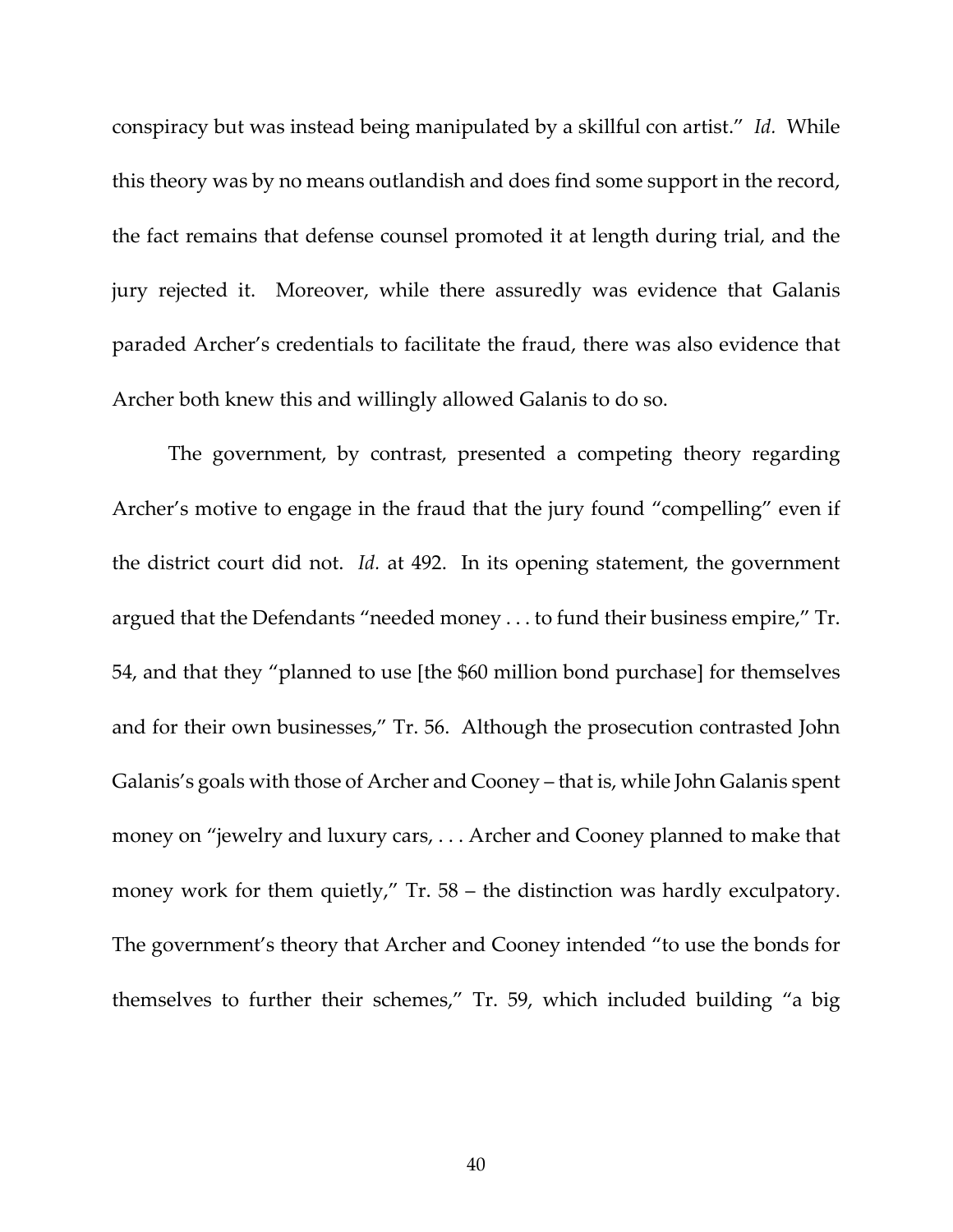financial services company under the Burnham name," Tr. 59–60, was fully consistent with the evidence in the case.

During summation, the government again emphasized that "[t]he Wakpamni bonds were a massive fraud, a scam, a scheme . . . to fund the luxurious lifestyles of the few, [and] to fund personal business ventures" of others. Tr. 3595. It repeated, yet again, that Archer and Cooney benefited from using the \$20 million worth of bonds "for their own business purposes" and to support their "financial empire." Tr. 3650. Although Archer may not have received an envelope of cash or a condo from the scheme, the district court's finding that there was no "compelling" motive presented to the jury was simply incorrect. While the district court placed considerable emphasis on the extent to which Archer knew of Galanis's personal gain from the fraud, it is clear that the fraud had multiple motivations, and it was not necessary that Archer be fully versed in all of them. The jury had before it considerable evidence from which it could conclude that a second motive, more personal to Archer, existed and was furthered by the scheme.[4](#page-40-0) 

<span id="page-40-0"></span><sup>4</sup> Although the district court further concluded that the summary chart reflecting the chain of payments in the scheme was so misleading that it supported overturning the jury's verdict and granting a new trial, we are unpersuaded. The summary chart showed a payment that was accidentally made to Archer's company, RSB, and reversed twelve days later. Even if arguably somewhat confusing, the chart was accurate, as it